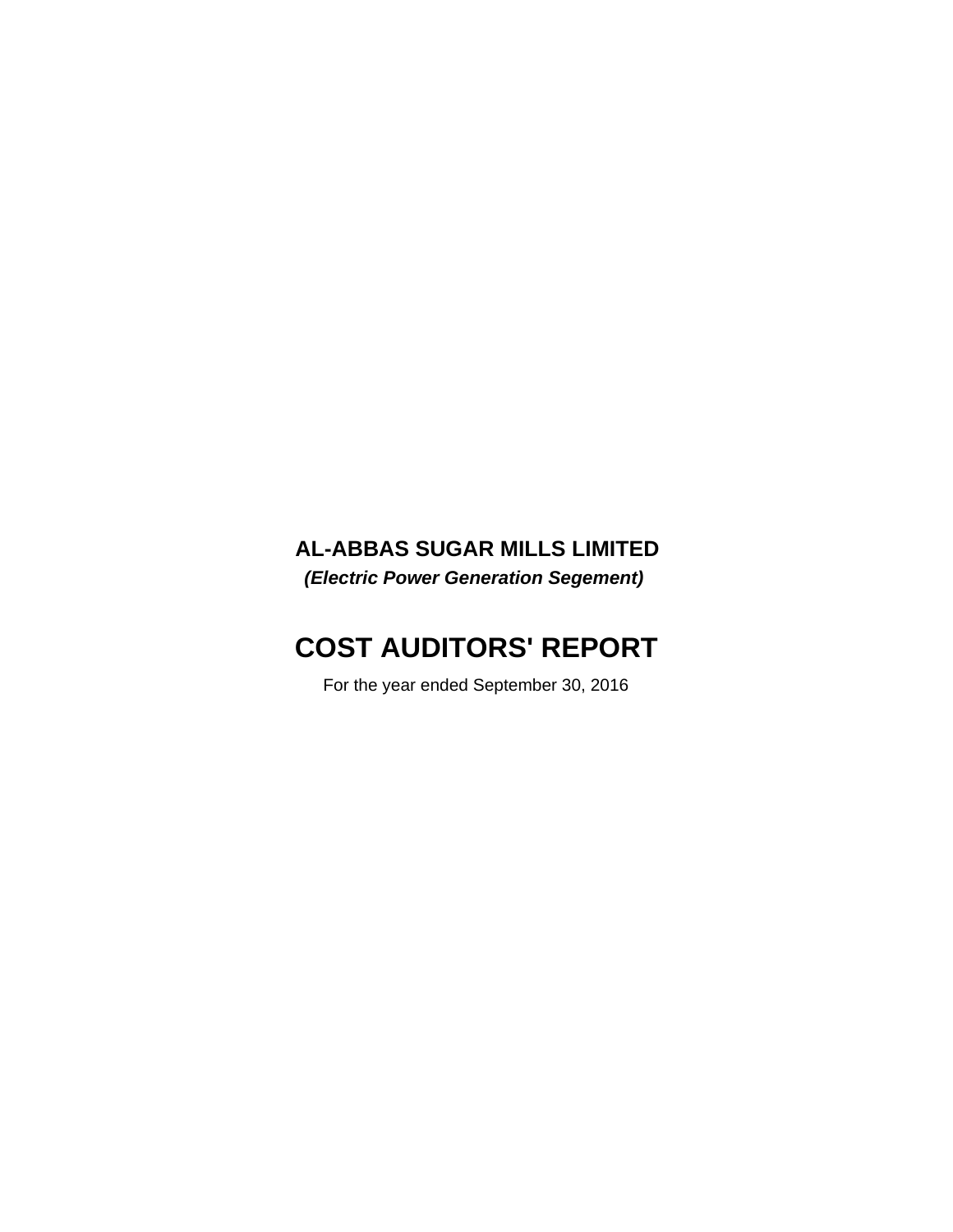#### **SCHEDULE-II**

#### **1. General Information:**

- 
- 

#### **2. Corporate Information:**

- (a) Status of the company whether public limited **incompany** : Public Limited Company (listed or non-listed), private limited or single member company.
- (b) Company's financial year for which audit is : September 30, 2016 being conducted
- (c) Date of Board of Directors' meeting wherein cost statement of the company were approved
- (d) Name, qualification and designation of the officer : heading the cost accounting section

#### **3. Technical Information:**

- (a) Location of plant SITE
	-
	- (ii) Location of mines, if any the same state of the state of the Not applicable
- (b) Capacity of Power Generation
	- (i) Installed capacity : 15 MW
	- (ii) Licensed capacity : 14 MW
	-
	- (iv) Energy Dispatched (NEO) : Not applicable
- (c) Date of commencement of commerical operation : April 06, 2010
- (d) Type of Project (IPP / WAPDA subsdiary / other) : Captive Power
- (e) Type of raw / direct mateial used for producing power : Coal

#### **4. Details of distribution network:**

- 
- (b) Sale to WAPDA and other distribution companies : None
- (c) Sale at bulk to other customers (to be specified) : None

#### **5. Tariff:**

- (a) Notifications No. and date of approving the tariff : N/A
- (b) Other important features of the approved tariff : N/A

#### **6. Applicability of Tax Laws:**

- (a) Application of tax laws : N/A
- (b) Any exemption available from excise and other levies : N/A

#### **7. Cost Accounting System:**

- 
- (b) Major accounting policies in the second of the year under review.
- (a) Name of the company the company the state of the company of the state of the company of the state of the state of the state of the state of the state of the state of the state of the state of the state of the state of
- (b) Registered office address of the company : 2nd Floor, Pardesi House, Survey No. 2/1, R.Y.16, Old Queens Road, Karachi-74000.
	-
	-

- (i) Location of plant site  $\qquad \qquad$ : At Main National Highway, Dhabeji Town, Thatta, Sindh.
	-
	-
	-
- (iii) Utilized capacity **in the capacity of the Contract Contract Contract Contract Contract Contract Contract Contract Contract Contract Contract Contract Contract Contract Contract Contract Contract Contract Contract Con** during the year under review.
	-
	-
	-
	-
- (a) Local arrangements : Power Generation Segment remained closed during the year under review.
	-
	-
	-
	-
	-
	-
- (a) Brief descirption of the system  $\cdot$  Power Generation Segment remained closed
	-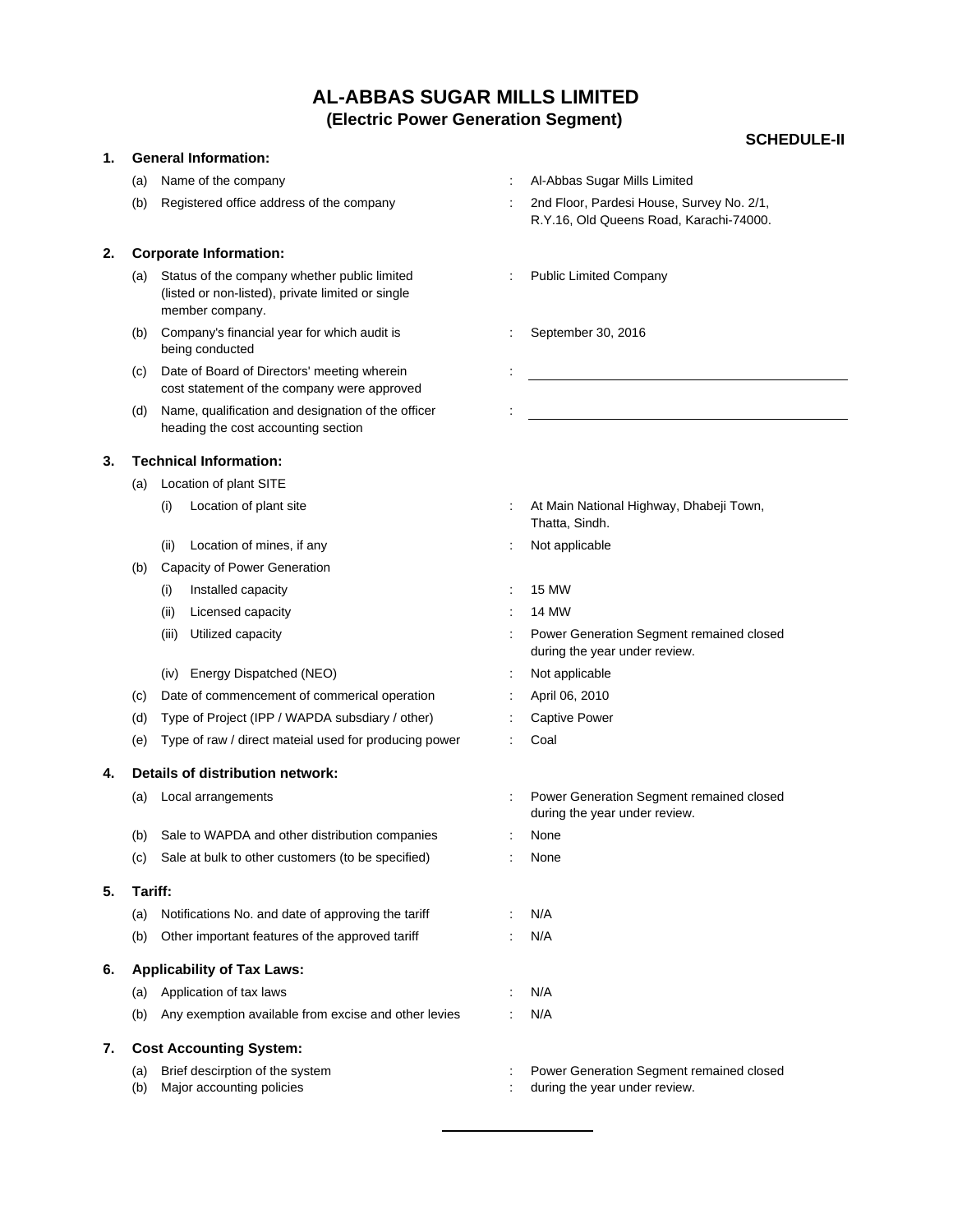# **Cost Auditors' Report of Electric Power Generation Segment**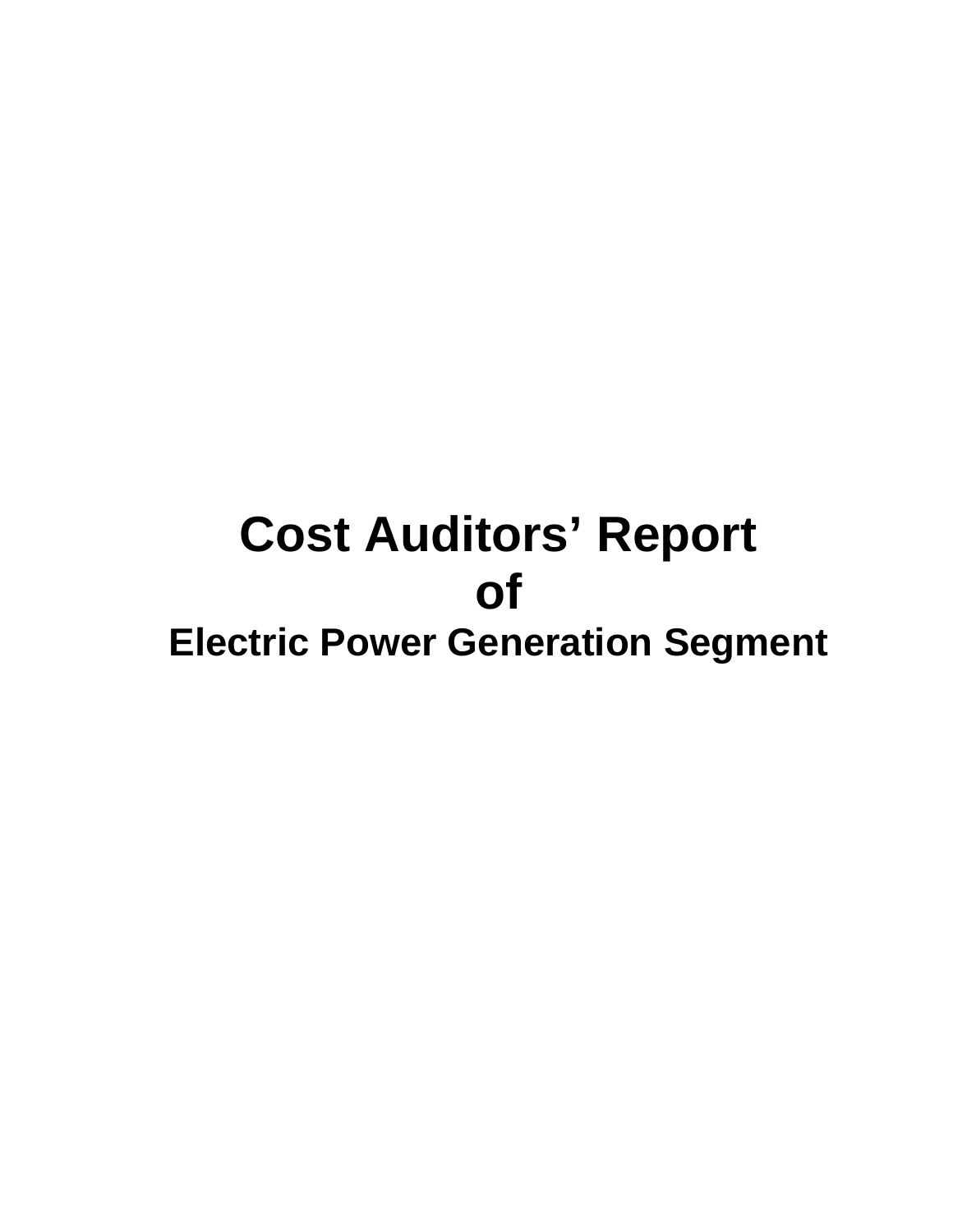## **SIDDIQI & COMPANY**

*Cost & Management Accountants*

## **COST AUDITORS' REPORT**

We, **SIDDIQI & COMPANY, Cost & Management Accountants** having been appointed to conduct an audit of cost accounts of **Electric Power Generation Segment** of **AL-ABBAS SUGAR MILLS LIMITED**, have examined the books of account and the statements prescribed under clause (e) of subsection (1) of section 230 of the Companies Ordinance, 1984 and the other relevant record for the year ended September 30, 2016, and report that-

- 1. We have obtained all the information and explanations which to the best of our knowledge and belief were necessary for the purposes of this audit.
- 2. In our opinion:
	- (a) proper cost accounting records of electric power generation segment as required by clause (e) of sub-section (1) of section 230 of the Companies Ordinance, 1984 (XLVII of 1984), and as required by these rules, have been kept by the company;
	- (b) proper returns, statements and schedules for the purpose of audit of cost accounts relating to branches were not required as the Company has no branches in or outside Pakistan;
	- (c) the said books and records give the information required by the rules in the manner so required; and
- 3. In our opinion and, subject to best of our information-
	- (a) The annexed statements of capacity utilization are in agreement with the books of account of electric power generation segment of the company and exhibit true and fair view of the company's affairs; and
	- (b) Cost accounting records have been properly kept so as to give a true and fair view of the cost electric power generation and marketing thereof.

The matters contained in the ANNEXED Forms are part of this report.

## **SIDDIQI & COMPANY**

*Cost & Management Accountants*  Engagement Partner: Mustafa Hussain Siddiqui, FCMA

Karachi: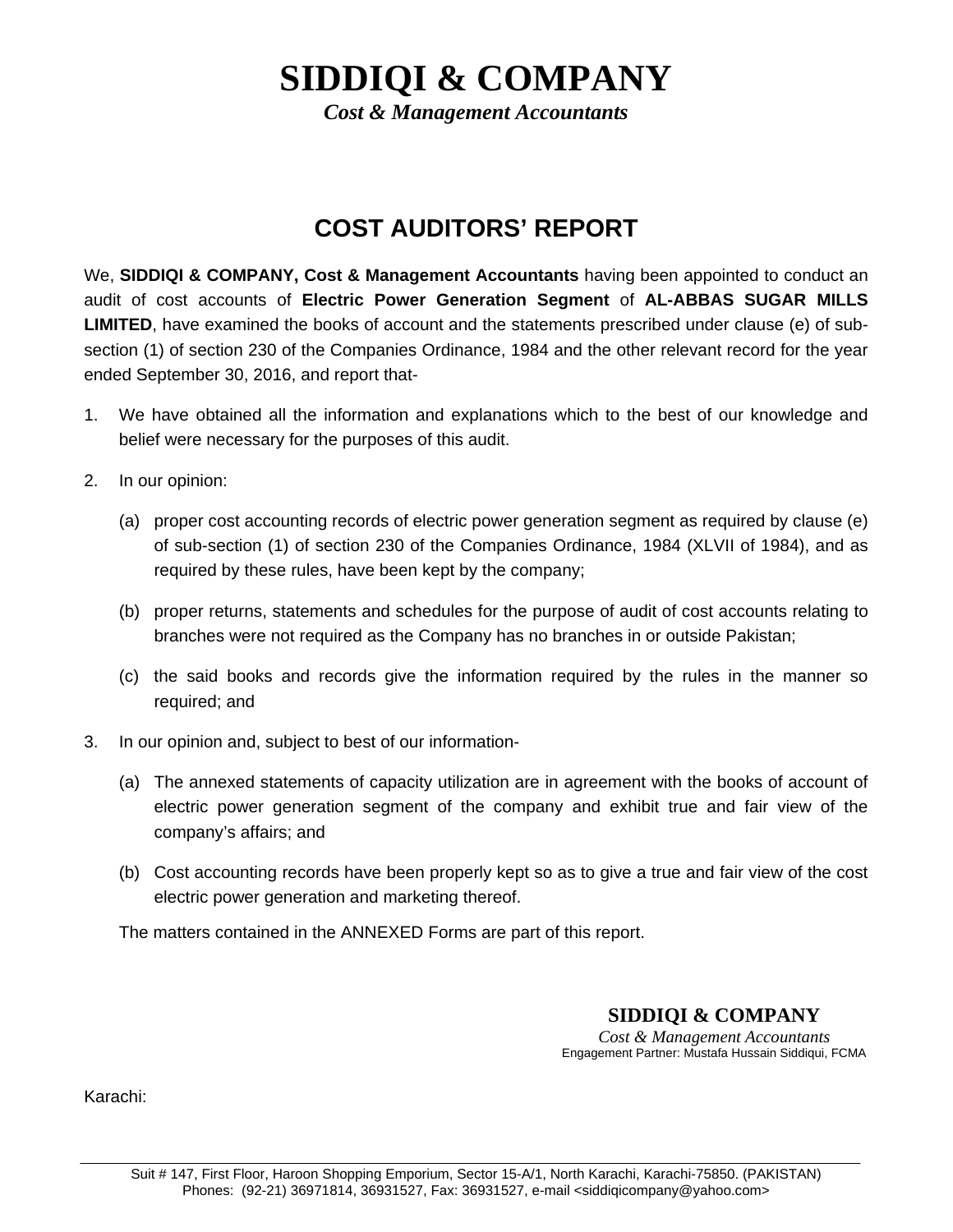#### **1. CAPACITY - (Electric Power Generation Segment)**

(a) The licensed / installed capacity and its utilization is given as follows:

|                     | <b>Year: 2016</b> |           |           | Year: 2015 |
|---------------------|-------------------|-----------|-----------|------------|
|                     | <b>Mega Watt</b>  | %         | Mega Watt | %          |
|                     | (MWH)             |           | (MWH)     |            |
|                     |                   |           |           |            |
| Licensed capacity   | 14                | 100%      | 14        | 100%       |
| Installed capacity  | 15                | 107% of   | 15        | 107% of    |
|                     |                   | licensed  |           | licensed   |
|                     |                   | capacity  |           | capacity   |
| Dependable capacity | 13.1              | 87% of    | 13.1      | 87% of     |
|                     |                   | installed |           | installed  |
|                     |                   | capacity  |           | capacity   |

The electric power generation segment was not in operation for the year under review.

(b) The principal activity of the segement of the company is Electric Power Generation only.

#### **2. COST ACCOUNTING SYSTEM**

– The actual cost incurred by the company is charged to various cost centers / units on actual basis and the cost of service department is allocated on the basis considered appropriate.

The cost accounting system of the company is adequate and enables to determine correctly the cost of power production.

|    | 3. PRODUCTION - (Electric Power Generation Segment) | 2016<br>Qty in MW | 2015<br>Qty in MW |  |
|----|-----------------------------------------------------|-------------------|-------------------|--|
| a) | Production in quantities                            | Nil               | Nil               |  |
| b) | % of Production in relation to installed capacity   | Nil               | Nil               |  |

(c) There is no addition to the production capacity during the year under review or in the last two years.

| 4. | <b>RAW MATERIAL - (Electric Power Generation Segment)</b> |                                                                                                            | 2016<br><b>Rs. In '000</b> | 2015<br><b>Rs. In '000</b> |  |
|----|-----------------------------------------------------------|------------------------------------------------------------------------------------------------------------|----------------------------|----------------------------|--|
|    | a)                                                        | Major raw material consumed                                                                                | Nil                        | Nil                        |  |
|    | b)                                                        | Consumption of major raw material per unit of production<br>compared with the standard requirments, if any | Nil                        | Nil                        |  |
|    | C)                                                        | Explanation of variances                                                                                   | Nil                        | Nil                        |  |
|    | d)                                                        | Comments on the method of accounting                                                                       | Nil                        | Nil                        |  |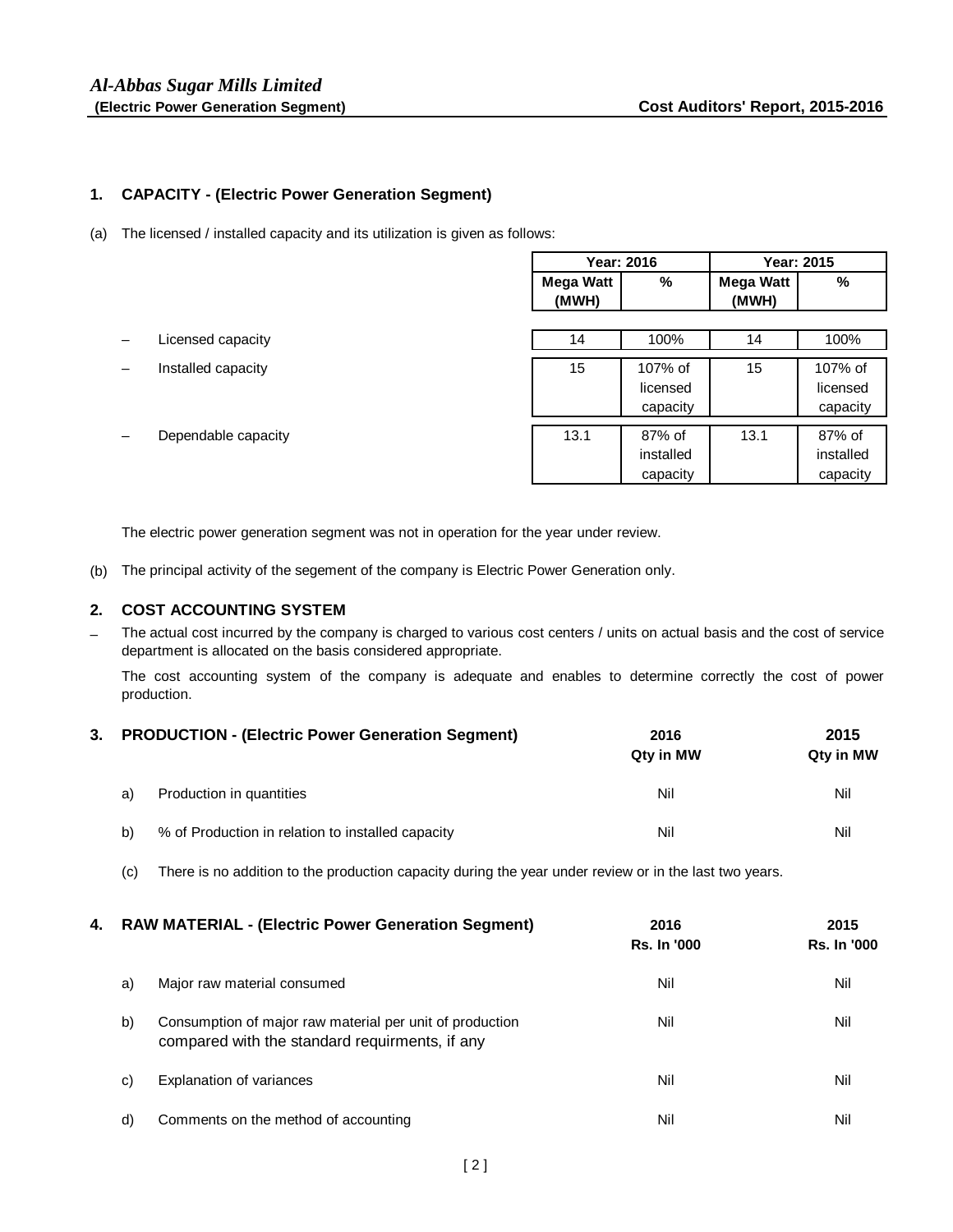#### **5. SALARIES, WAGES & BENEFITS - (Electric Power Generation Segment)**

#### *(a) Total salaries, wages and benefits paid for all categories of employees*

|      |                                                   | 2016               | 2015               |
|------|---------------------------------------------------|--------------------|--------------------|
|      |                                                   | <b>Rs. In '000</b> | <b>Rs. In '000</b> |
| I)   | Direct labour costs on production                 | Nil                | Nil                |
| ii)  | Indirect employees cost on production             | 5,463              | 4,800              |
| iii) | Employees cost on administration                  | Nil                | Nil                |
| iv)  | Employees cost on selling and distribution        | Nil                | Nil                |
| V)   | Bonus to workers and employees                    | Nil                | Nil                |
| vi)  | Other employees cost, if any.                     | Nil                | Nil                |
| vii) | Total employees cost (total of item i to iv above | 5,463              | 4,800              |

| Rupees in '000                                                |           |                  |              |  |
|---------------------------------------------------------------|-----------|------------------|--------------|--|
| (b) Salaries and perquisites of chief executive and directors | Chief     |                  |              |  |
|                                                               | Executive | <b>Directors</b> | <b>Total</b> |  |
| Remuneration                                                  | Nil       | Nil              | Nil          |  |
| Perquisties                                                   | Nil       | Nil              | Nil          |  |
| Total Rupees - 2016                                           | Nil       | Nil              | Nil          |  |
| Total Rupees $-2015$                                          | Nil       | Nil              | Nil          |  |
| Number of Persons - 2016                                      | Nil       | Nil              | Nil          |  |
| Number of Persons - 2015                                      | Nil       | Nil              | Nil          |  |

| (c) Total men-days of direct labour | Worked | Available | % Worked |
|-------------------------------------|--------|-----------|----------|
|                                     |        |           |          |
|                                     | Nil    | Nil       | Nil      |
|                                     |        |           |          |

## *(d) Average number of production workers employed* **2016 2015**

| 2016 | 2015 | % Increase/(Decrease) |
|------|------|-----------------------|
| Ali' | \lil |                       |

|                                   |      |      |      | Increase / (Decrease) |     |                     |     |
|-----------------------------------|------|------|------|-----------------------|-----|---------------------|-----|
| Direct labour cost per ton<br>(e) | 2016 | 2015 | 2014 | As compared to 2015   |     | As compared to 2014 |     |
|                                   |      |      |      |                       | %   |                     | %   |
| Electricity produced in MW        | Nil  | Nil  | Nil  | Nil                   | Nil | Nil                 | Nil |
| Direct Labour (Rs. in '000)       | Nil  | Nil  | Nil  | Nil                   | Nil | Nil                 | Nil |
| Direct Labour Cost (Rs. per Unit) | Nil  | Nil  | Nil  | Nil                   | Nil | Nil                 | Nil |
|                                   |      |      |      |                       |     |                     |     |

#### *(f) Brief explanations for variances*

'= NONE =

#### *(g) Comments on Incentives Scheme*

– The company operates an approved funded gratuity scheme for all its employees who have completed the qualifying period under the scheme.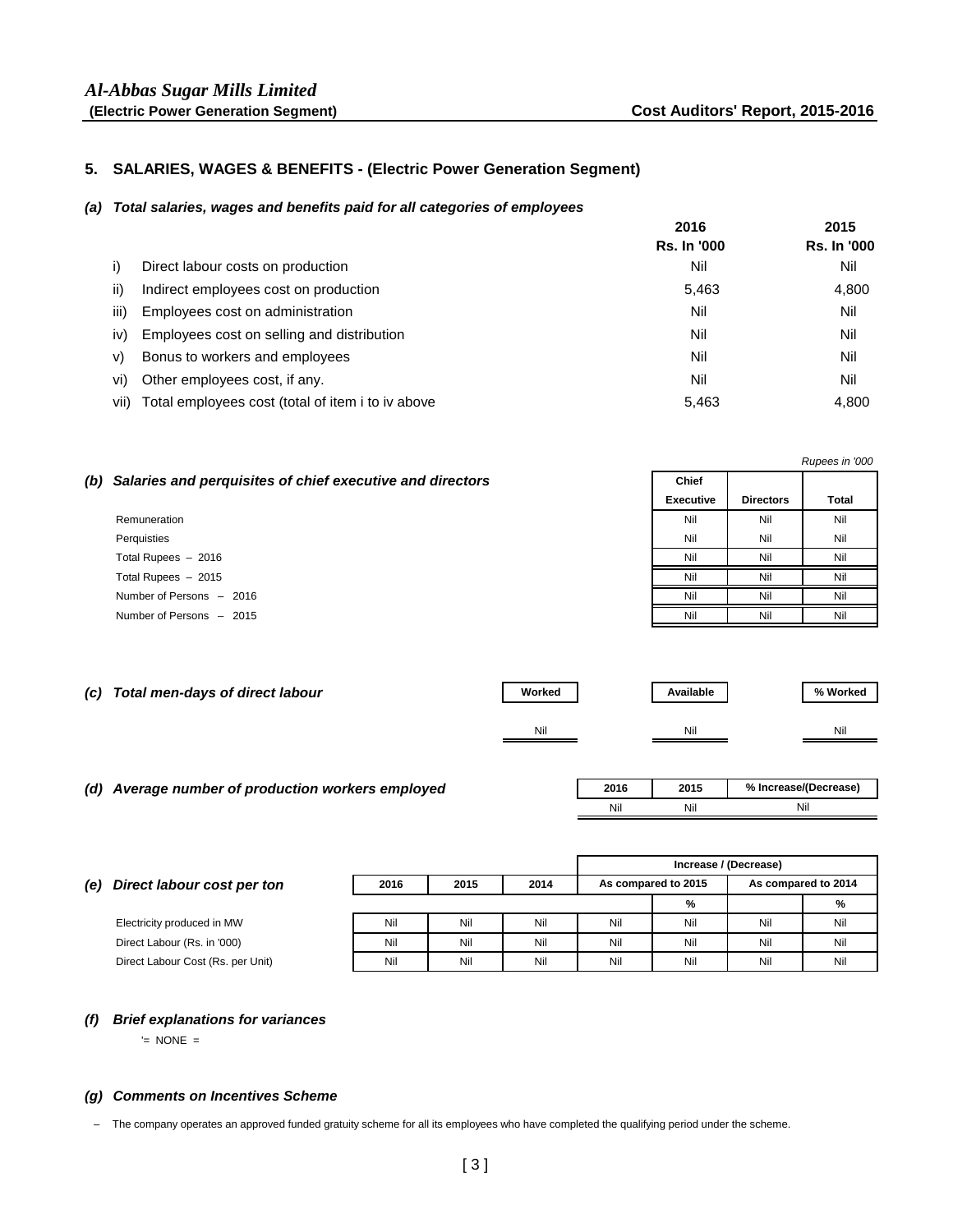#### **6. STORES AND SPARE PARTS - (Electric Power Generation Segment)**

*(a) The expenditure per unit of output on stores, etc.*

| <b>Production (MW)</b>           | <b>Nil</b>        |     | <b>Nil</b>            |         |
|----------------------------------|-------------------|-----|-----------------------|---------|
|                                  |                   |     |                       |         |
|                                  | 2016              |     | 2015                  |         |
|                                  | <b>Rs.in '000</b> |     | Per Ton   Rs. in '000 | Per Ton |
|                                  |                   |     |                       |         |
| Stores and spares parts consumed | Nil               | Nil | Nil                   | Nil     |

#### *(b) System of stores accounting*

**NONE** 

*(c) Proportion of closing inventory of stores representing items which have not moved for over 24 months.*

NONE

#### **7. DEPRECIATION - (Electric Power Generation Segment)**

#### *(a) Method of depreciation*

– These are stated at cost less accumulated depreciation and impairment losses, if any, except for land, which is stated at cost. Depreciation is charged, on a systematic basis over the useful life of the asset, on reducing balance method, which reflects the patterns in which the asset's economic benefits are consumed by the company. Assets residual value and useful lives are reviewed and adjusted appropriately at each financial year end. Depreciation on addition is charged from the month in whcih the assets are put to use while no depreciation is charged in the month of which the assets are disposed off. No amortization is provided on leasehold land since the leases are renewable at the option of the lessee at nominal cost and their realizable values are expected to be higher than respective carrying values.

Subsequent costs are included in the asset's carrying amount or recognized as a separate asset, as appropriate, only when it is probable that future economic benefits associated with the item will flow to the company and the cost of the item can be measued reliably. All other repairs and maintenance are charged to profit and loss account during the financial year in which they are incurred.

Assets are derecognized when disposed or when no future economic benefits are expected from its use or disposal. Gains or losses on disposals, if any, are included in profit and loss account.

#### *(b) Basis of allocation of depreciation on common assets to the different departments.*

|      | Depreciation on electric power generation segment assets is allocated as | 2016<br><b>Rs.in '000</b> | 2015<br><b>Rs.in '000</b> |
|------|--------------------------------------------------------------------------|---------------------------|---------------------------|
|      | Manufacturing overheads (Annexure-8)                                     | 11.084                    | 11,728                    |
| (ii) | Admin. & General                                                         | Nil                       | Nil                       |
|      | Total                                                                    | 11,084                    | 11,728                    |

#### *(c) Basis of charging depreciation to cost of products*

The depreciation is allocated to cost of production on the value of assets employed.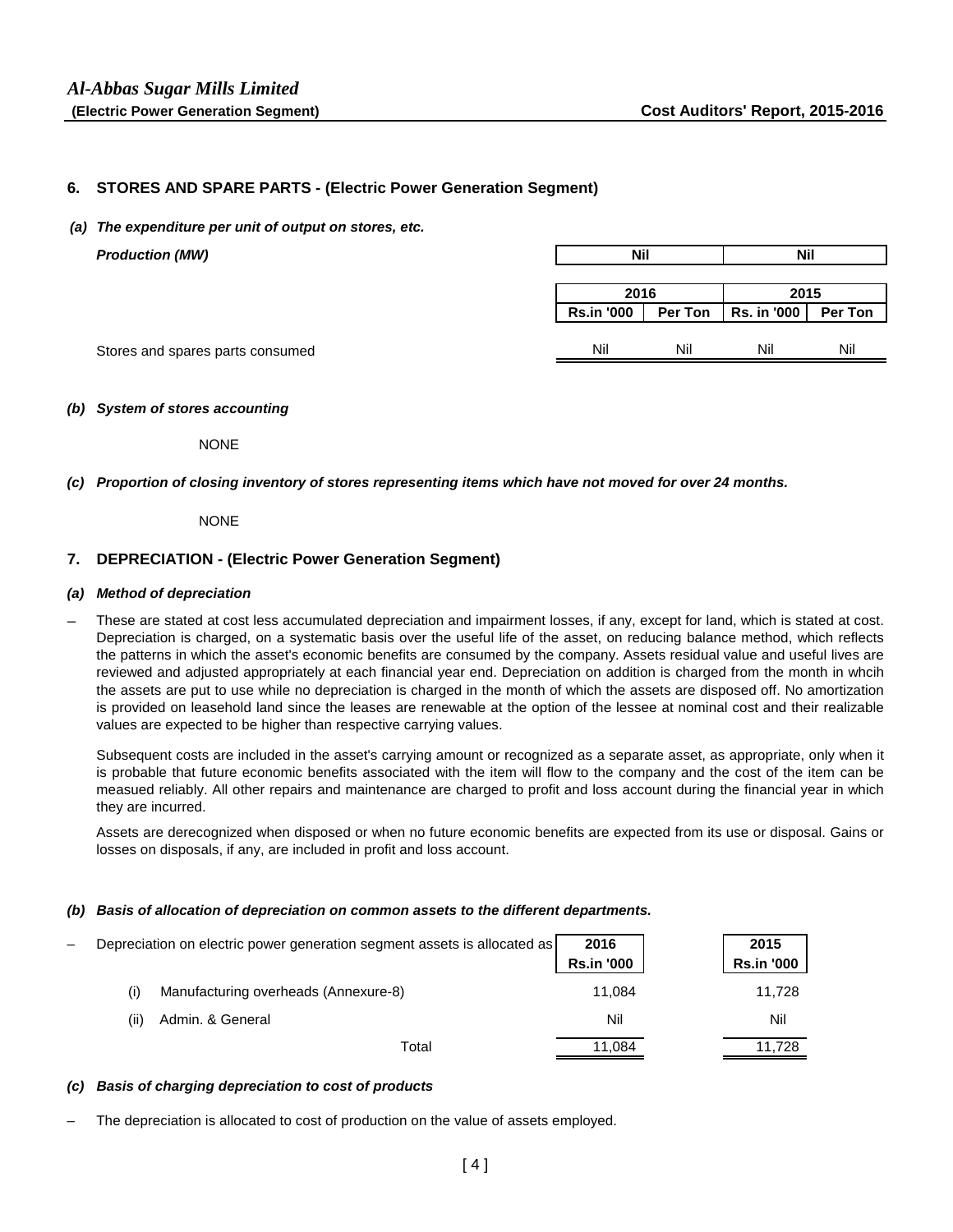#### **8. OVERHEADS - (Electric Power Generation Segment)**

| (a) Total amounts of the overheads  | <b>Notes</b> | 2016              | 2015              |
|-------------------------------------|--------------|-------------------|-------------------|
|                                     |              | <b>Rs.in '000</b> | <b>Rs.in '000</b> |
| - Factory                           | (i)          | 6,680             | 7,590             |
| Administration<br>$\qquad \qquad -$ | (i)          | Nil               | Nil               |
| - Selling & distribution            | (iii)        | Nil               | Nil               |
| Financial                           | (iv)         | Nil               | Nil               |
|                                     |              | 6,680             | 7.590             |

|     |                          |                   | % Increase / (Decrease) |                     |      |
|-----|--------------------------|-------------------|-------------------------|---------------------|------|
| (i) | <b>Factory Overheads</b> | 2016              | 2015                    | As compared to 2015 |      |
|     |                          | <b>Rs.in '000</b> | Rs. in '000             | <b>Rupees</b>       | %    |
|     | Water, fuel and power    | 747               | 1,427                   | (680)               | (48) |
|     | Secruity services        | 3.974             | 3,965                   | 9                   | 0    |
|     | Vehicle running expenses | 327               | 363                     | (36)                | (10) |
|     | Insurance expenses       | 871               | 972                     | (101)               | (10) |
|     | Travelling & conveyance  | 122               | 87                      | 35                  | 40   |
|     | Repair & maintenance     | 417               | 598                     | (181)               | (30) |
|     | <b>Others</b>            | 222               | 178                     | 44                  | 25   |
|     |                          | 6,680             | 7.590                   | (910)               | (12) |

|                                         |                   |                    | % Increase / (Decrease) |     |
|-----------------------------------------|-------------------|--------------------|-------------------------|-----|
|                                         | 2016              | 2015               | As compared to 2015     |     |
|                                         | <b>Rs.in '000</b> | <b>Rs. in '000</b> | <b>Rupees</b>           | %   |
| <b>Administration Overheads</b><br>(ii) | Nil               | Nil                | Nil                     | Nil |
| <b>Selling Overheads</b><br>(iii)       | Nil               | Nil                | Nil                     | Nil |
| <b>Financial Expenses</b><br>(iv)       | Nil               | Nil                | Nil                     | Nil |

#### *(b) Brief explanation for variance*  $=$  N O N E  $=$

- *(c) Basis of allocation of overheads*  $=$  N O N E  $=$
- *(d) Cost of Packing* Nil Nil Nil Nil

### **9. ROYALTY / TECHNICAL AID PAYMENTS**  $= N ON E =$

#### **10. ABNORMAL NON-RECURRING FEATURES**

#### *(a) Features affecting production*  $=$  N O N E  $=$

*(b) Special expenses*  $=$  N O N E  $=$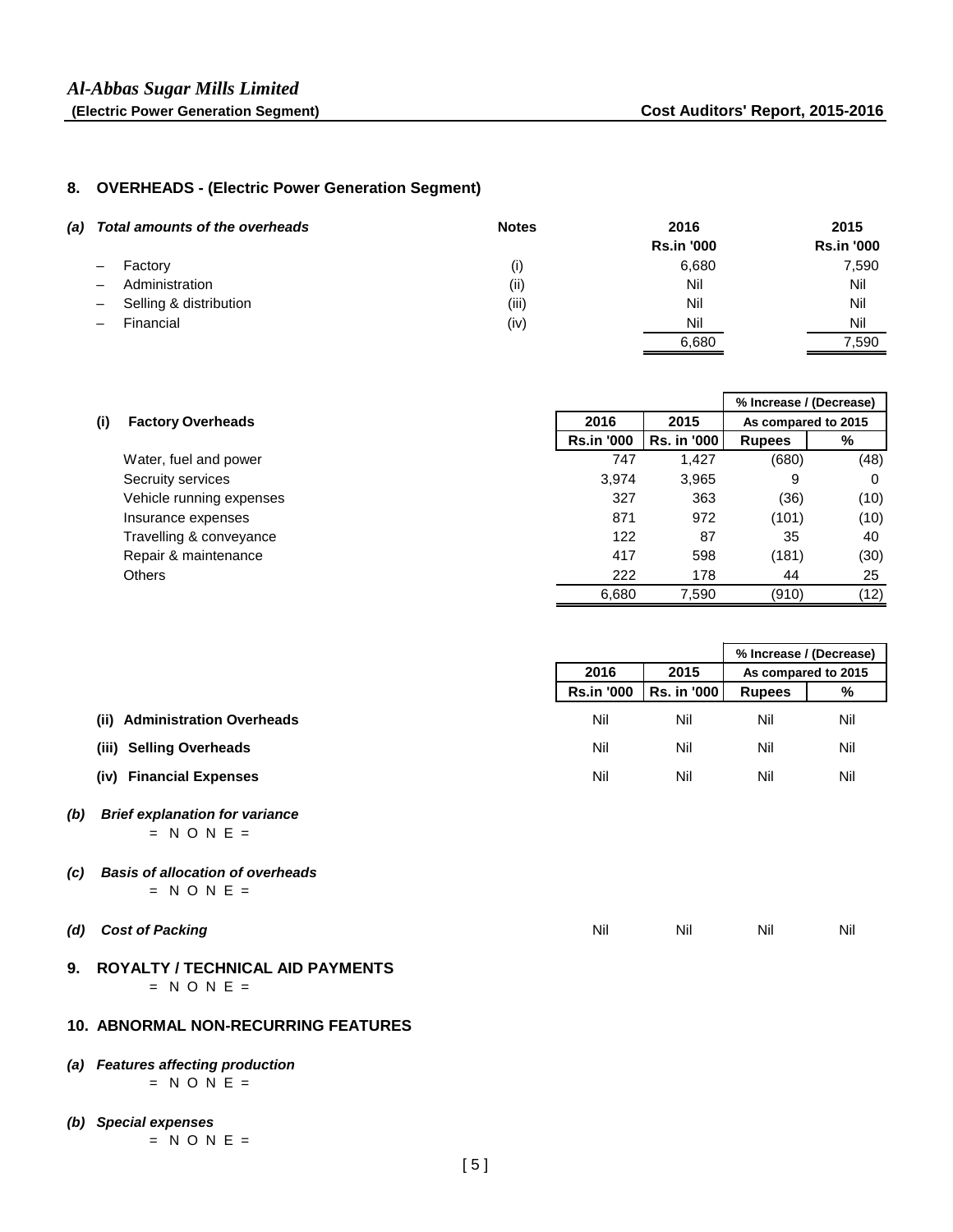|                                                            | 2016<br><b>Rs.in '000</b> | 2015<br><b>Rs.in '000</b> |
|------------------------------------------------------------|---------------------------|---------------------------|
| 11. COST OF PRODUCTION (Electric Power Generation Segment) | Nil                       | Nil                       |
| 12. SALES (Electric Power Generation Segment)              | Nil                       | Nil                       |
| 13. PROFITABILITY (Electric Power Generation Segment)      |                           |                           |
| <b>Sales</b>                                               | Nil                       | Nil                       |
| Less:<br>Other fixed cost:                                 |                           |                           |
| Salaries, wages and other benefits                         | (5, 463)                  | (4,800)                   |
| Water, fuel and power                                      | (747)                     | (1, 427)                  |
| Secruity services                                          | (3,974)                   | (3,965)                   |
| Vehicle running expenses                                   | (327)                     | (363)                     |
| Insurance expenses                                         | (871)                     | (972)                     |
| Travelling & conveyance                                    | (122)                     | (87)                      |
| Repair & maintenance                                       | (417)                     | (598)                     |
| Others                                                     | (222)                     | (178)                     |
| Depreciation                                               | (11,084)                  | (11, 728)                 |
|                                                            | (23, 227)                 | (24, 118)                 |
| Net loss                                                   | (23, 227)                 | (24, 118)                 |
|                                                            |                           |                           |

– There was no electric power generation activity during the year under review.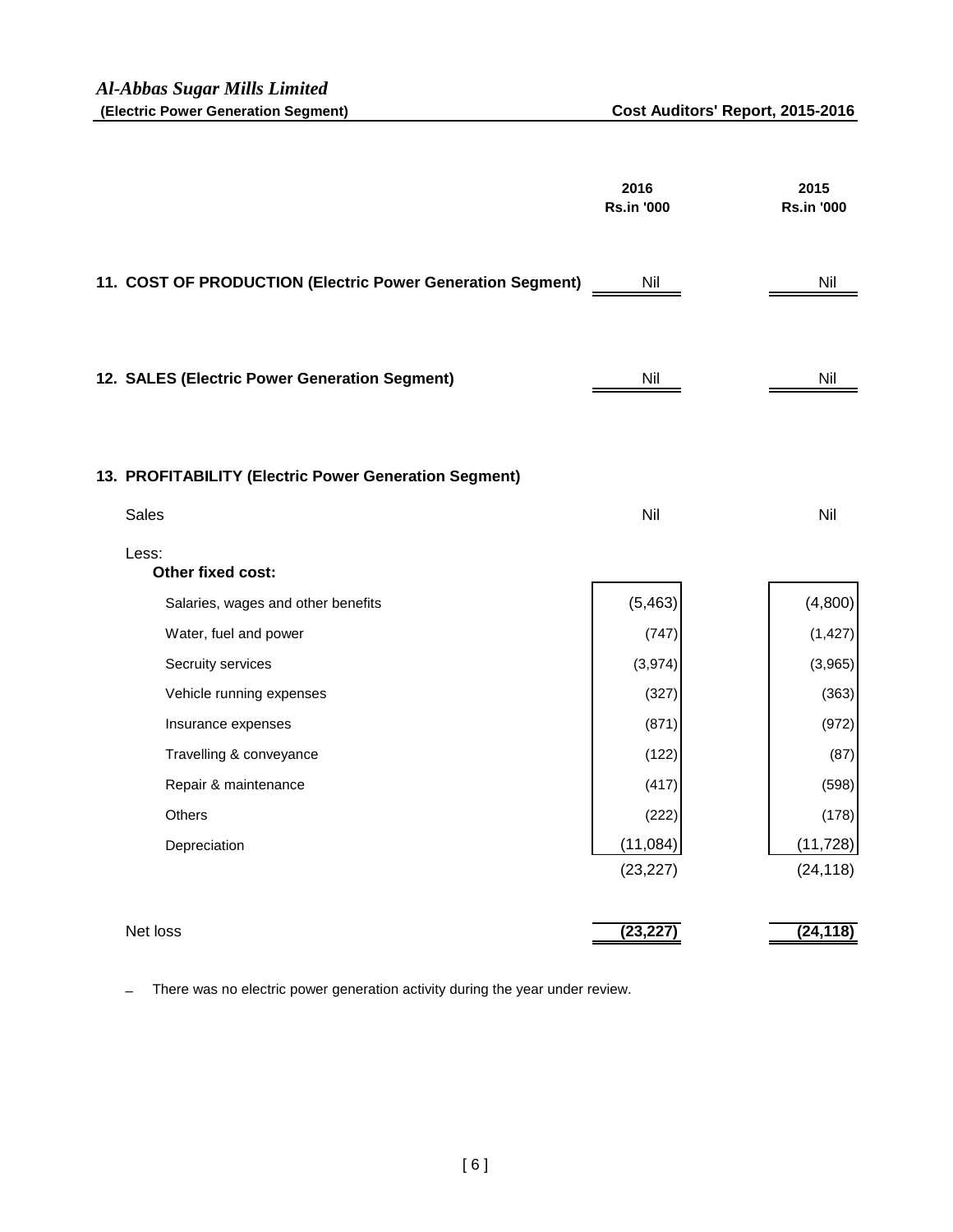## **14. COST AUDITORS' OBSERVATIONS AND CONCLUSIONS**

- *(a) Matters which appear to him to be clearly wrong in principle or apparently unjustifiable.*
	- There was no electric power generation activity except recurrence of fixed overheads during the year under review.
- *(b) Cases where the company funds have been used in a negligent or inefficient manner.*

 $= N ONE =$ 

*(c) Factors which could have been controlled but have not been done resulting in increase in the cost of production.*

 $= N ONE =$ 

- *(d) (i) The Adequacy or otherwise of Budgetary Control System, if any, in vogue in the company.*
	- The Company prepares annual budget for planning purpose.
	- *(ii) The scope and performance of Internal Audit, if any.*
	- A full fledged internal audit department has been established by the company. The audit findings are reported to the top management and corrective measures are adopted wherever necessary.

#### *(e) Suggestions for improvements in performance.*

*(i) rectification of general imbalance in production facilities*

 $= N ONE =$ 

- *(ii) fuller utilisation of installed capacity*
- No comments.
- *(iii) Comments on areas offering scope for*
	- **(a) Cost reduction**
	- No comments.
	- **(b) Increased productivity**
	- $\overline{\phantom{0}}$ No comments.
	- **(c) Key limiting factors causing production bottle necks**
	- No comments.
	- **(d) Improved inventory policies**
	- No comments.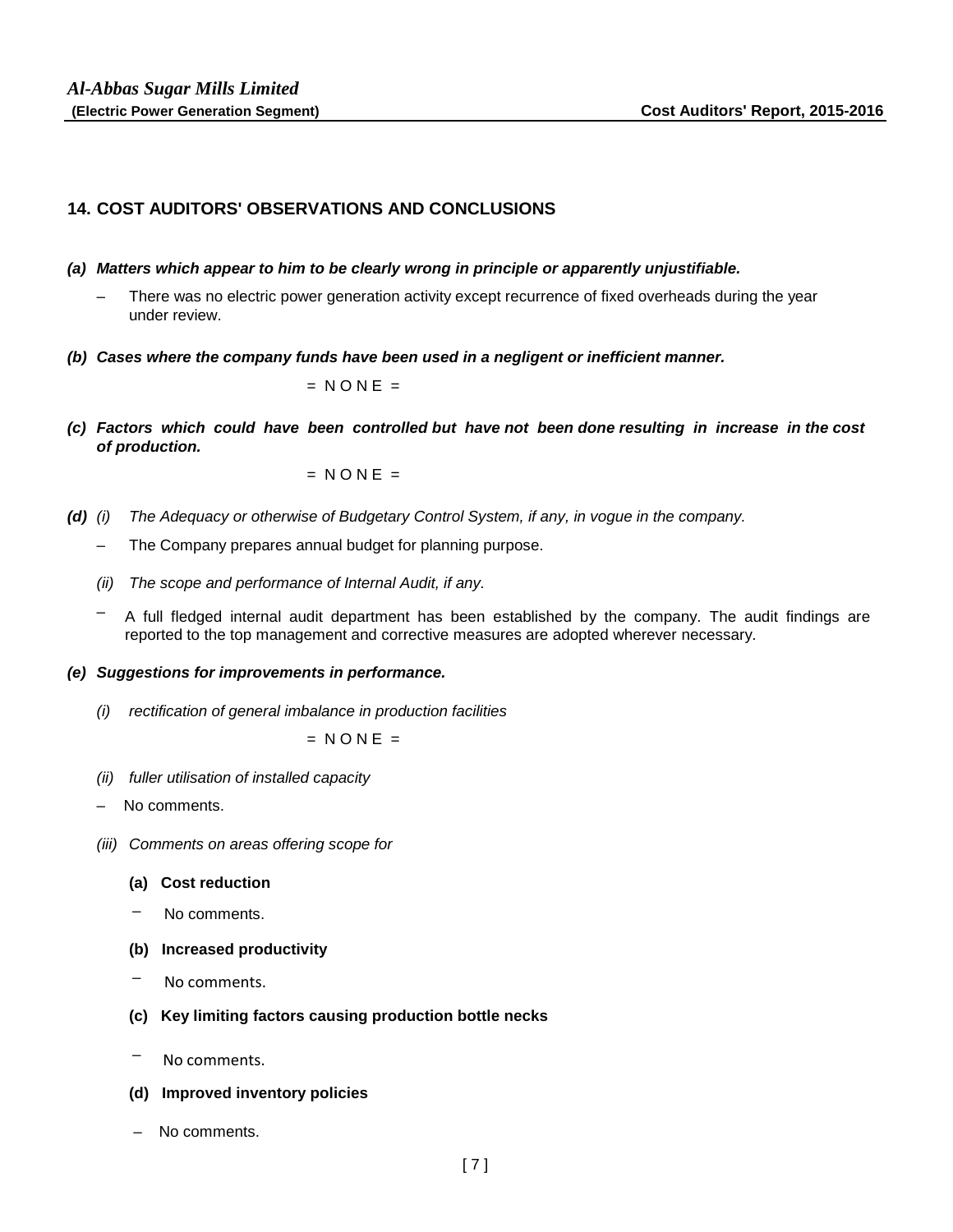#### **(e) Energy conservancy**

- No comments.
- *(iv) State of technology, whether modern or obsolete.*
- Captive Power Plant.
- *(v) Plant, whether new or second hand when installed.*
- The plant was new when installed in 2010.

#### **15. RECONCILIATIONS WITH FINANCIAL STATEMENTS**

After the auditor appointed under section 252 of Companies Ordinance, 1984, submits his report, the cost auditor shall submit a supplementary report on reconciliation with financial accounts, to the directors before the date fixed for holding the annual general meeting of the company.

- Cost accounts are in agreement with audited financial accounts of the company for the year ended Sept. 30, 2016.

#### **16. COST STATEMENTS**

 – Copies of all cost statements on the formats prescribed by Securities and Exchange Commission of Pakistan under clause (e) of sub-section (1) of section 230 of the Companies Ordinance, 1984, duly authenticated by the Chief Executive and Chief Financial Officer of the company, and verified by us are appended to the report.

#### **17. MISCELLANEOUS**

 – Figures have been rounded off to nearest thousand. Previous year's figures have been re-arranged and regrouped where necessary to facilitate comparison.

## **SIDDIQI & COMPANY**

*Cost & Management Accountants* Engagement Partner: Mustafa Hussain Siddiqui, FCMA

Karachi :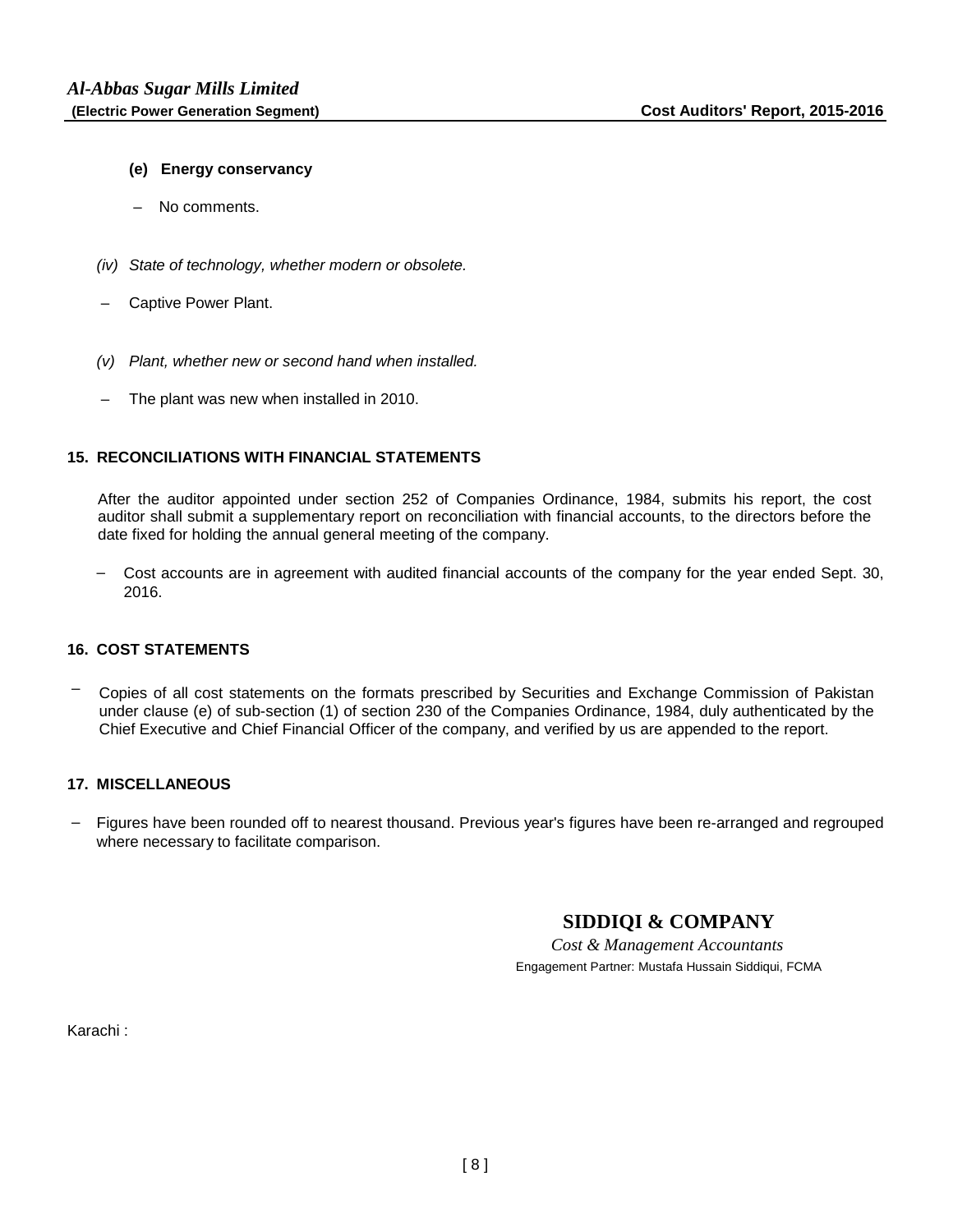# **Cost Statements of Electric Power Generation Segment**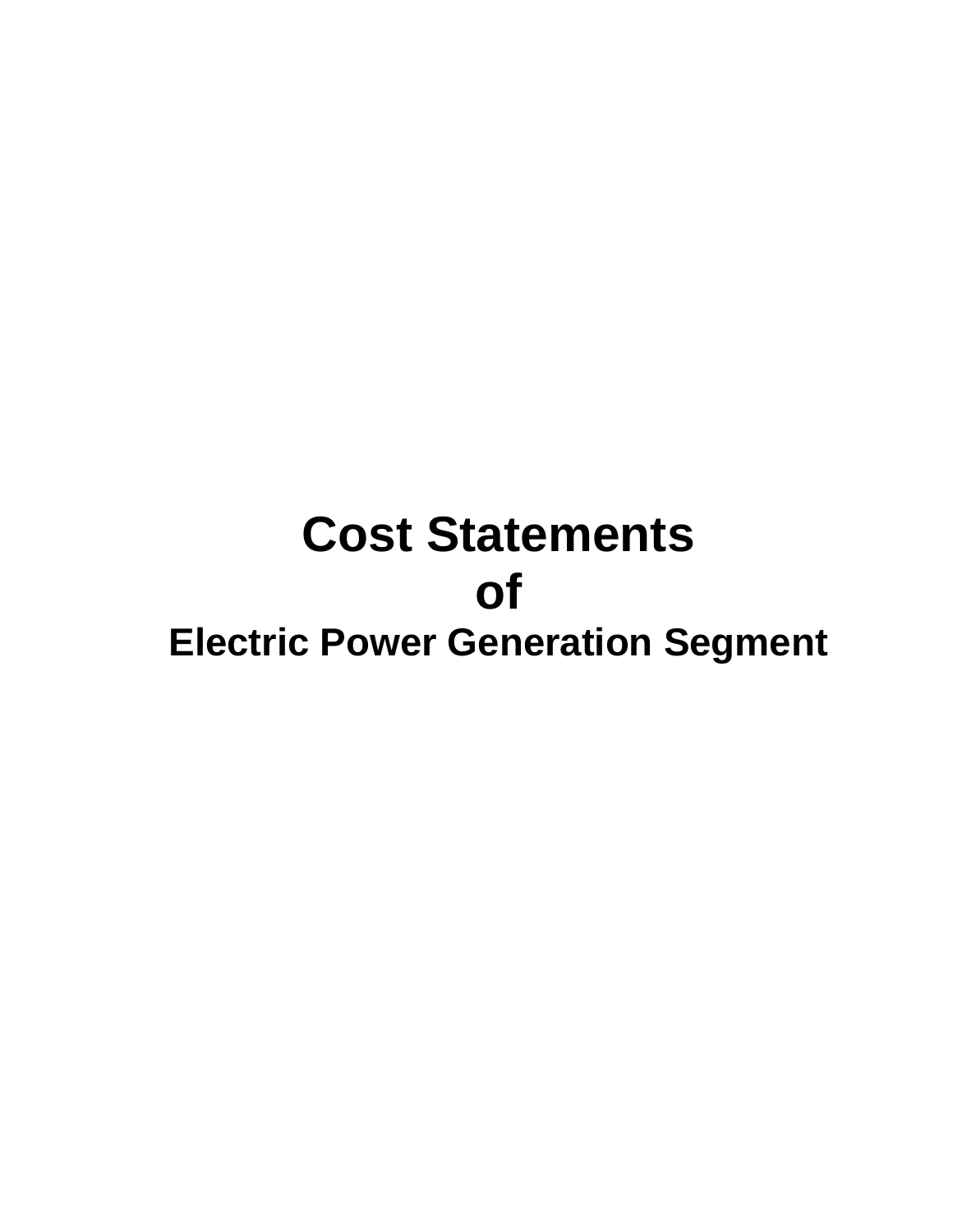**SCHEDULE-III**

**Annexure - I**

## **Statement of Capacity**

For the year ended September 30, 2016

|                                 | <b>Current Year</b>               | <b>Previous Year</b> |  |  |  |
|---------------------------------|-----------------------------------|----------------------|--|--|--|
| INo. of Generators Installed*** | ONE                               | <b>ONE</b>           |  |  |  |
| <b>Type of Generation</b>       | Thermal based captive power plant |                      |  |  |  |
| Capacity of Each Generator**    | <b>15 MW</b>                      | 15 MW                |  |  |  |

|   | <b>Name of Capacity</b>   | <b>Mega Watts</b><br>(MWH) | Percentage                   | <b>Mega Watts</b><br>(MWH) | Percentage                   |
|---|---------------------------|----------------------------|------------------------------|----------------------------|------------------------------|
| A | <b>Licensed Capacity</b>  | 14                         | 100%                         | 14                         | 100%                         |
| B | <b>Installed Capacity</b> | 15                         | 107% of licensed<br>capacity | 15                         | 107% of licensed<br>capacity |
| C | Dependable Capacity       | 13.1                       | 87% of installed<br>capacity |                            | 87% of installed<br>capacity |

\*\* Make or model of generation facilities along with new or old description.

\*\*\* Type of generation.

**Note:** The Electric Power Generation Segment remained closed during the year under review.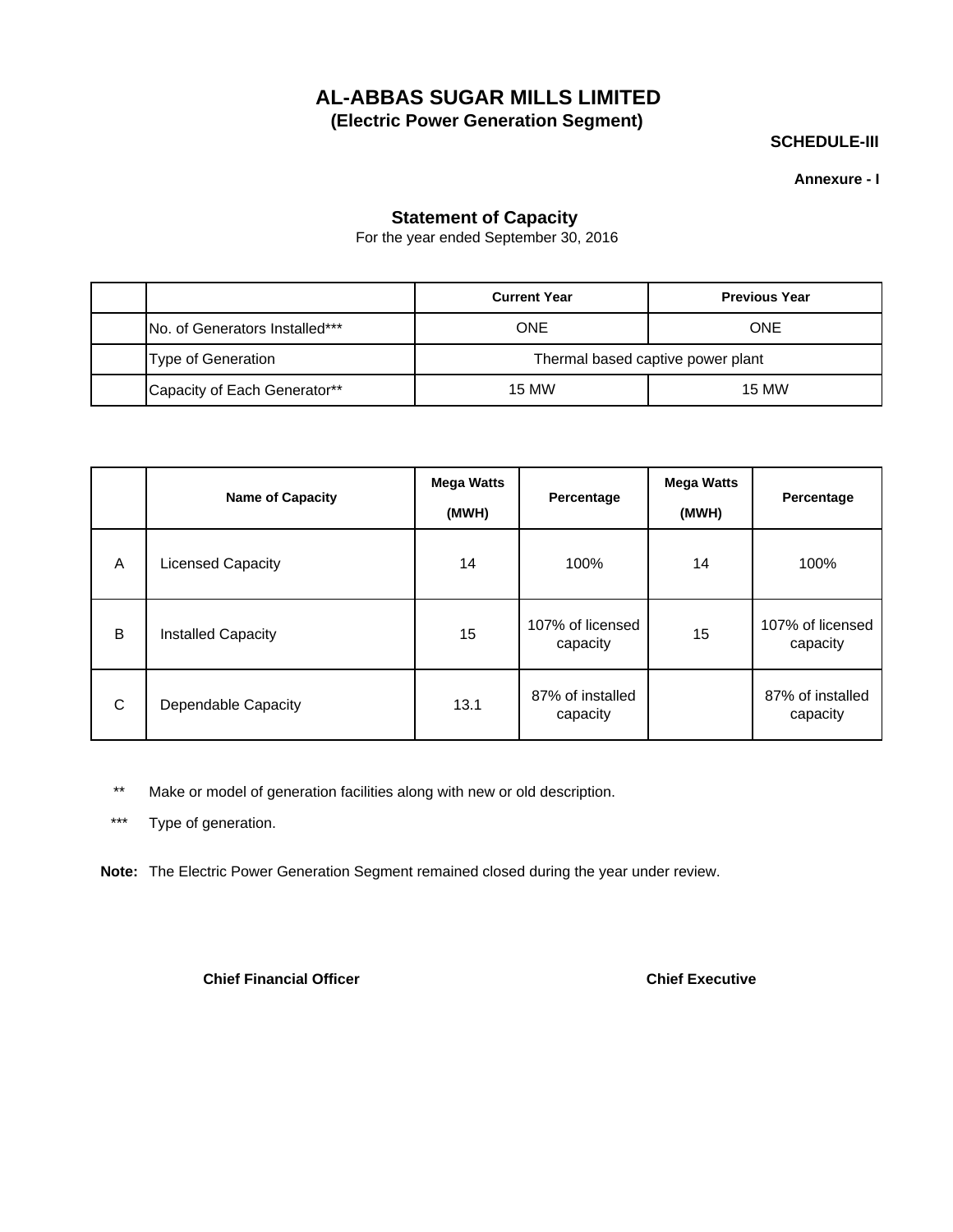**Annexure - 2**

## **Statement of Quantity of Power Produced and Sold**

|              |                                         | <b>Current Year</b>               |            | <b>Previous Year</b>              |            |  |
|--------------|-----------------------------------------|-----------------------------------|------------|-----------------------------------|------------|--|
|              |                                         | Qty<br><b>Mega Watts</b><br>(MWH) | Percentage | Qty<br><b>Mega Watts</b><br>(MWH) | Percentage |  |
| $\mathsf{A}$ | Units Generated (MWH)                   | <b>NIL</b>                        | <b>NIL</b> | <b>NIL</b>                        | <b>NIL</b> |  |
|              | (i) By furnace / diesel oil             |                                   |            |                                   |            |  |
|              | (ii) By Coal                            | <b>NIL</b>                        | <b>NIL</b> | <b>NIL</b>                        | <b>NIL</b> |  |
|              | (iii) By Gas                            | <b>NIL</b>                        | <b>NIL</b> | <b>NIL</b>                        | <b>NIL</b> |  |
|              | (iv) By any other (to be spcified)      | <b>NIL</b>                        | <b>NIL</b> | <b>NIL</b>                        | <b>NIL</b> |  |
| B            | Power Purchased from other sources      | <b>NIL</b>                        | <b>NIL</b> | <b>NIL</b>                        | <b>NIL</b> |  |
| $\mathsf{C}$ | Less: Losses during generation of Power | <b>NIL</b>                        | <b>NIL</b> | <b>NIL</b>                        | <b>NIL</b> |  |
| D            | Net Electrical Output = $(A - C)$       | <b>NIL</b>                        | <b>NIL</b> | <b>NIL</b>                        | <b>NIL</b> |  |
| E            | <b>Auxiliary Consumption</b>            | <b>NIL</b>                        | <b>NIL</b> | <b>NIL</b>                        | <b>NIL</b> |  |
| F            | Units available for sale [B+D-E)]       | <b>NIL</b>                        | <b>NIL</b> | <b>NIL</b>                        | <b>NIL</b> |  |
| G            | Units sold                              | <b>NIL</b>                        | <b>NIL</b> | <b>NIL</b>                        | <b>NIL</b> |  |

For the year ended September 30, 2016

**Note:** The Electric Power Generation Segment remained closed during the year under review.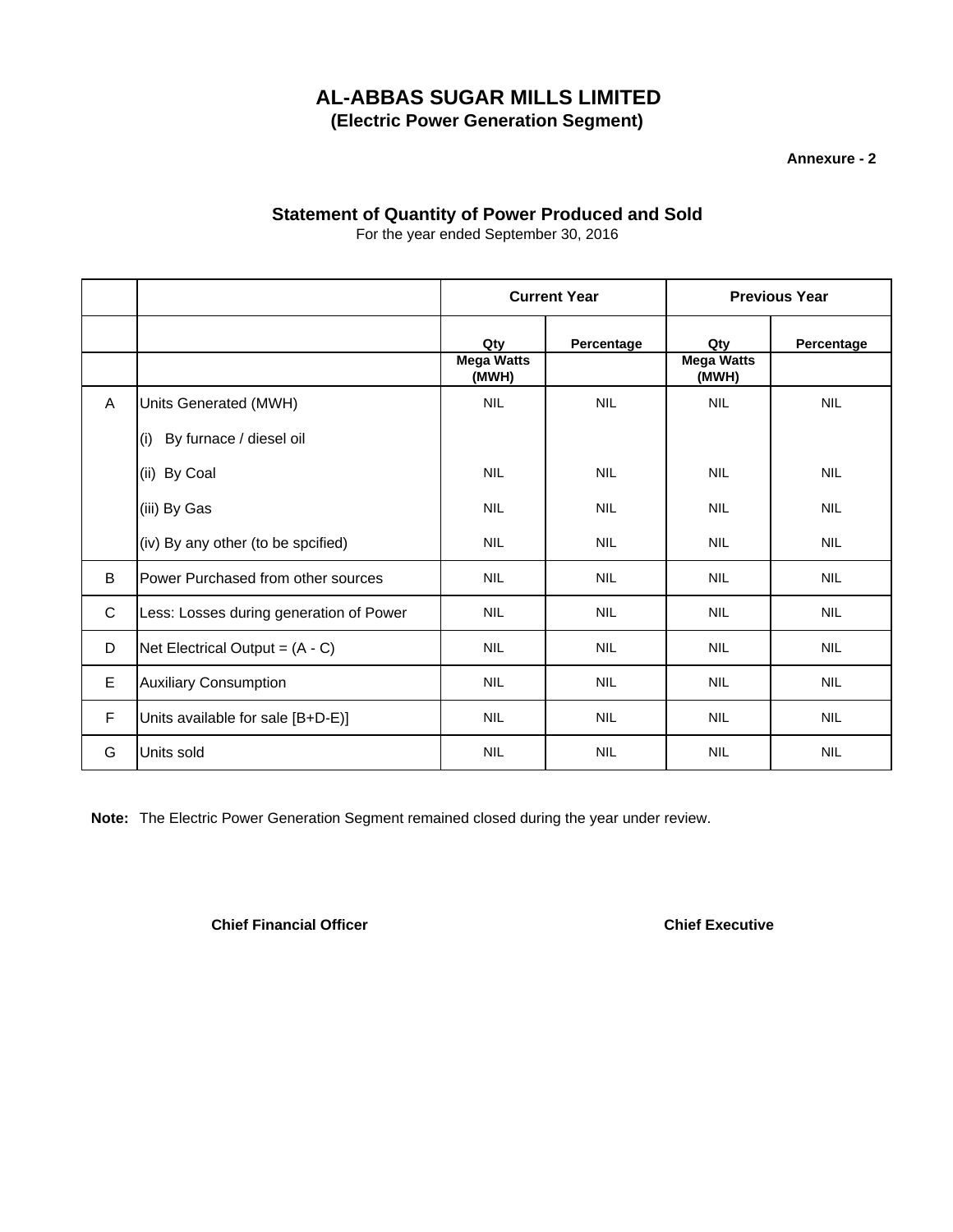**Annexure - 3**

## **Statement showing Cost of Power Produced and Sold**

For the year ended September 30, 2016

| Sr. No.      | <b>Particulars</b>                                                                                                            |                                | <b>Current Year</b>  | <b>Previous Year</b>           |                      |  |
|--------------|-------------------------------------------------------------------------------------------------------------------------------|--------------------------------|----------------------|--------------------------------|----------------------|--|
|              |                                                                                                                               | <b>Amount</b><br>(Rs. in '000) | <b>Cost per Unit</b> | <b>Amount</b><br>(Rs. in '000) | <b>Cost per Unit</b> |  |
| A            | No. of units dispatched (NEO) (MWH)                                                                                           | Nil                            | Nil                  | Nil                            | Nil                  |  |
| B            | <b>Direct Materials</b>                                                                                                       |                                |                      |                                |                      |  |
|              | (i) Furnace Oil/Diesel Oil Consumed (Annexure -<br>4)                                                                         | Nil                            | Nil                  | Nil                            | Nil                  |  |
|              | (ii) Coal Consumed (Annexure - 5)                                                                                             | Nil                            | Nil                  | Nil                            | Nil                  |  |
|              | (iii) Gas Consumed (Annexure - 6)                                                                                             | Nil                            | Nil                  | Nil                            | Nil                  |  |
|              | (iv) Cost of Wind/Steam/Water, (if any) If cost is<br>more than 20% of total material cost than separae<br>annexure be given. | Nil                            | Nil                  | Nil                            | Nil                  |  |
|              | (v) Any other material consumed (to be specified)                                                                             | Nil                            | Nil                  | Nil                            | Nil                  |  |
| $\mathsf{C}$ | Transportation charges                                                                                                        | Nil                            | Nil                  | Nil                            | Nil                  |  |
| D            | Lubrication of Lube Oil Consumed                                                                                              | Nil                            | Nil                  | Nil                            | Nil                  |  |
| E            | Salaries, Wages, Other Benefits (Annexure - 7)                                                                                | 5,463                          | Nil                  | 4,800                          | Nil                  |  |
| F            | Manufacturing Overheads (Annexure - 8)                                                                                        | 17,764                         | Nil                  | 19,318                         | Nil                  |  |
| G            | <b>Total Cost of Electric Power Generated</b><br>=B+C+D+E+F                                                                   | 23,227                         | <b>Nil</b>           | 24,118                         | <b>Nil</b>           |  |
| н            | Administrative Overheads (Annexure - 10)                                                                                      | Nil                            | Nil                  | Nil                            | Nil                  |  |
|              | Selling & Distribution Overheads (Annexure - 11)                                                                              | Nil                            | Nil                  | Nil                            | Nil                  |  |
| J            | <b>Financial Overheads</b>                                                                                                    | Nil                            | Nil                  | Nil                            | Nil                  |  |
| K            | Total Cost of generate electricity = G+H+I+J                                                                                  | 23,227                         | <b>Nil</b>           | 24,118                         | <b>Nil</b>           |  |
| L            | <b>Abnormal Losses</b>                                                                                                        | Nil                            | Nil                  | Nil                            | Nil                  |  |
| M            | Total Cost to sell electricity = $K+L$                                                                                        | 23,227                         | <b>Nil</b>           | 24,118                         | <b>Nil</b>           |  |

**Note:** i) The Electric Power Generation Segment remained closed during the year under review.

ii) As there was no power generation activity during the year as such the cost per unit can not be determined.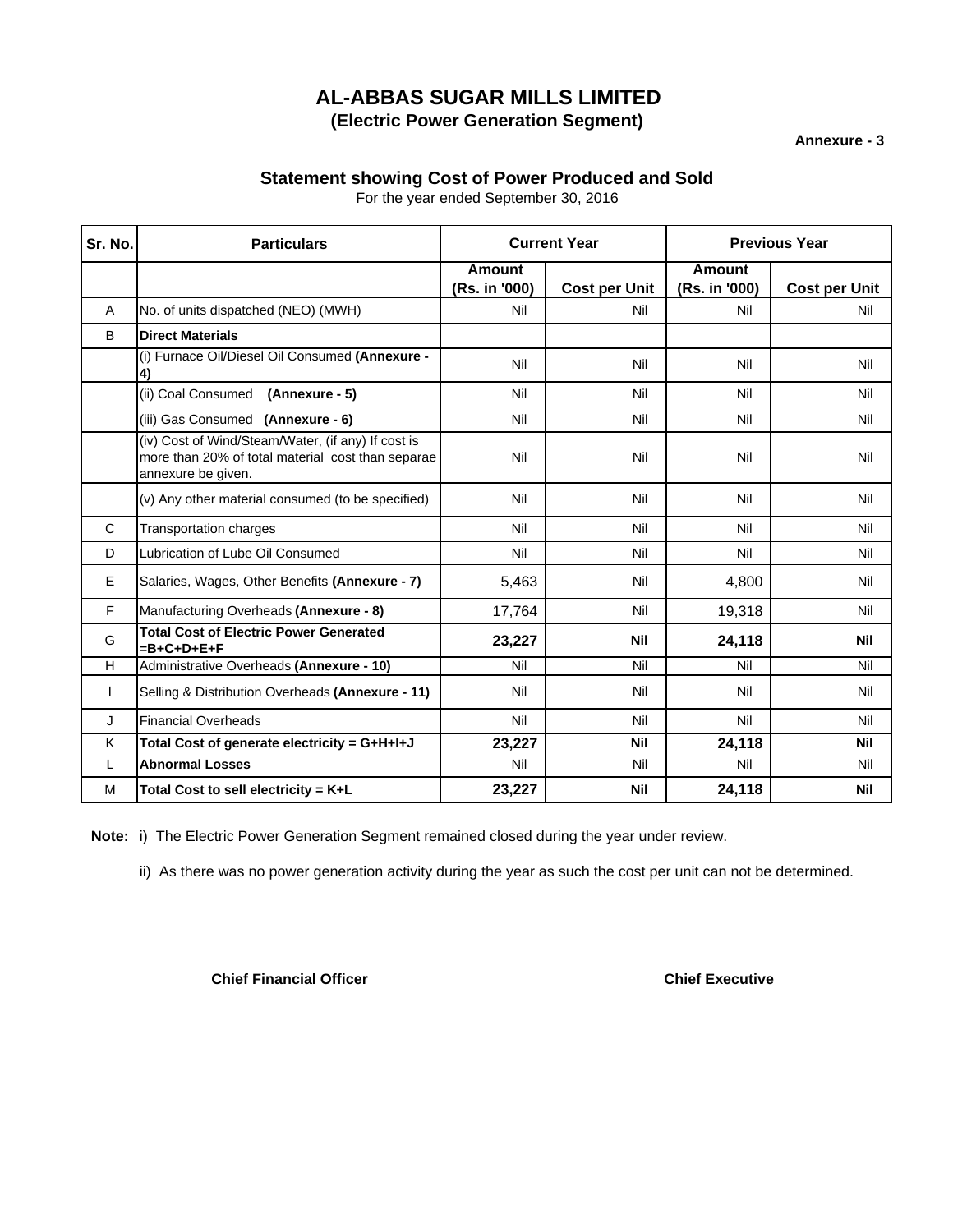#### **Annexure - 4**

#### **Statement of Consumption of Furnace Oil / Diesel Oil and Variance in Consumption** For the year ended September 30, 2016

|              |                                                   | <b>Current Year</b> |       | <b>Previous Year</b> |            |              | Variance |            |       |       |
|--------------|---------------------------------------------------|---------------------|-------|----------------------|------------|--------------|----------|------------|-------|-------|
|              |                                                   | Qty (tons)          | Price | Value                | Qty (tons) | <b>Price</b> | Value    | Qty (tons) | Price | Value |
| Α            | Opening Furnace / Diesel Oil                      | Nil                 | Nil   | Nil                  | Nil        | Nil          | Nil      | Nil        | Nil   | Nil   |
| В            | Furnace Oil / Diesel Oil Purchased                | Nil                 | Nil   | Nil                  | Nil        | Nil          | Nil      | Nil        | Nil   | Nil   |
| $\mathsf{C}$ | Total Furnace Oil / Diesel Oil<br>Available (A+B) | Nil                 | Nil   | Nil                  | Nil        | Nil          | Nil      | Nil        | Nil   | Nil   |
| D            | <b>Closing Balance</b>                            | Nil                 | Nil   | Nil                  | Nil        | Nil          | Nil      | Nil        | Nil   | Nil   |
| Е            | Gross Consumption (C-D)                           | Nil                 | Nil   | Nil                  | Nil        | Nil          | Nil      | Nil        | Nil   | Nil   |
| F            | Shortage/Wastage                                  | Nil                 | Nil   | Nil                  | Nil        | Nil          | Nil      | Nil        | Nil   | Nil   |
| G            | <b>Sludge Extracted</b>                           | Nil                 | Nil   | Nil                  | Nil        | Nil          | Nil      | Nil        | Nil   | Nil   |
| H            | Net Consumption (E-F-G)                           | Nil                 | Nil   | Nil                  | Nil        | Nil          | Nil      | Nil        | Nil   | Nil   |
|              | Electric Power Despatched (KWH):<br>(Annexure-2)  | Nil                 | Nil   | Nil                  | Nil        | Nil          | Nil      | Nil        | Nil   | Nil   |
| J            | Grammage/Unit (Gm per KWH) (H/I)                  | Nil                 | Nil   | Nil                  | Nil        | Nil          | Nil      | Nil        | Nil   | Nil   |
| K            | Cost / Unit (Rs. per KWH) (H/I)<br>(Annexure-3)   | Nil                 | Nil   | Nil                  | Nil        | Nil          | Nil      | Nil        | Nil   | Nil   |

**Note:** The Electric Power Generation Segment remained closed during the year under review.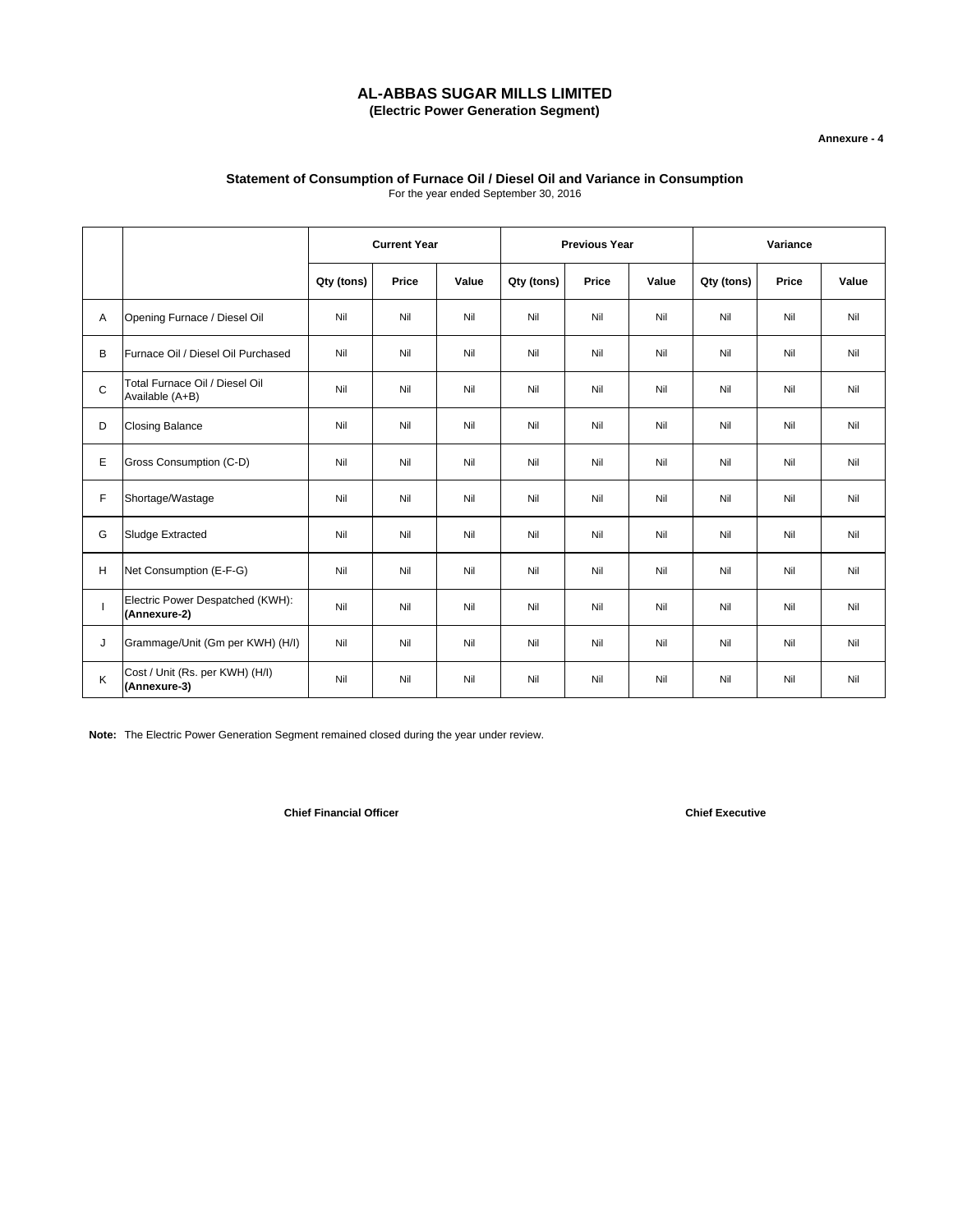#### **Annexure - 5**

## **Statement Showing Consumption of Coal and Variance in Consumption**

For the year ended September 30, 2016

|   |                                                                  | <b>Current Year</b> |       | <b>Previous Year</b> |            |       | Variance |            |       |       |
|---|------------------------------------------------------------------|---------------------|-------|----------------------|------------|-------|----------|------------|-------|-------|
|   |                                                                  | Qty (tons)          | Price | Value                | Qty (tons) | Price | Value    | Qty (tons) | Price | Value |
| Α | <b>Opening Stock</b>                                             | Nil                 | Nil   | Nil                  | Nil        | Nil   | Nil      | Nil        | Nil   | Nil   |
| В | Purchased during the year                                        | Nil                 | Nil   | Nil                  | Nil        | Nil   | Nil      | Nil        | Nil   | Nil   |
| Ć | In case of coal mines owned or taken on<br>lease by the company: |                     |       |                      |            |       |          |            |       |       |
|   | Amortization (Nature to be specified)<br>li)                     | Nil                 | Nil   | Nil                  | Nil        | Nil   | Nil      | Nil        | Nil   | Nil   |
|   | ii) Cost incurred on raising coal                                | Nil                 | Nil   | Nil                  | Nil        | Nil   | Nil      | Nil        | Nil   | Nil   |
|   | Total cost of extracting coal (i+ii)                             | Nil                 | Nil   | Nil                  | Nil        | Nil   | Nil      | Nil        | Nil   | Nil   |
| D | Total Available for consumption (A+B+C)                          | Nil                 | Nil   | Nil                  | Nil        | Nil   | Nil      | Nil        | Nil   | Nil   |
| E | Wastage                                                          | Nil                 | Nil   | Nil                  | Nil        | Nil   | Nil      | Nil        | Nil   | Nil   |
| F | <b>Closing Balance</b>                                           | Nil                 | Nil   | Nil                  | Nil        | Nil   | Nil      | Nil        | Nil   | Nil   |
| G | Total Coal combusted (D-E-F)                                     | Nil                 | Nil   | Nil                  | Nil        | Nil   | Nil      | Nil        | Nil   | Nil   |
| H | Electric Power Despatched (NEO)<br>(KWH): (Annexure-2)           | Nil                 | Nil   | Nil                  | Nil        | Nil   | Nil      | Nil        | Nil   | Nil   |
|   | Cost/Unit (G/H) (Annexure-3)                                     | Nil                 | Nil   | Nil                  | Nil        | Nil   | Nil      | Nil        | Nil   | Nil   |

#### **Note:**

The Electric Power Generation Segment remained closed during the year under review.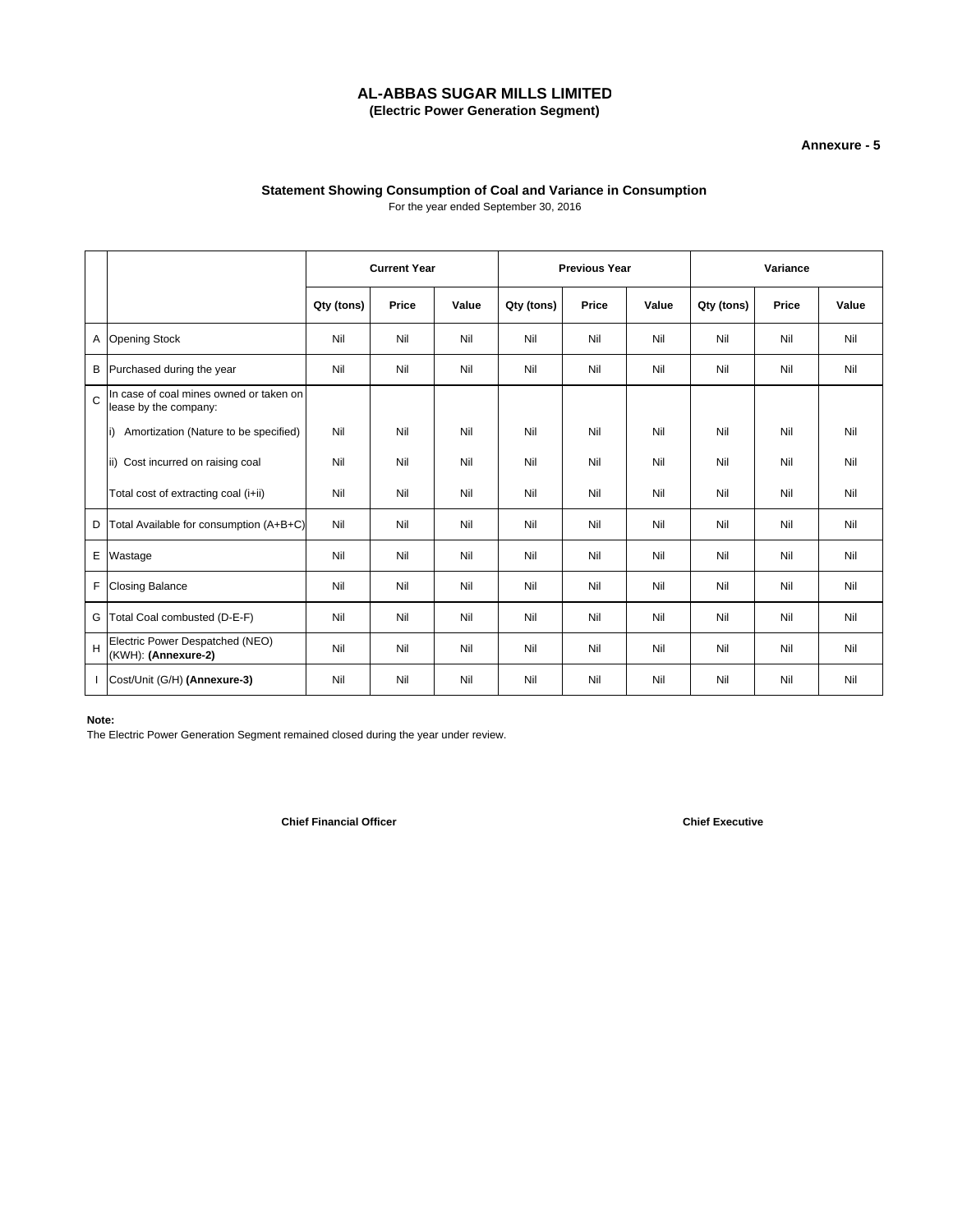**Annexure - 6**

## **Statement showing Consumption of Gas**

For the year ended September 30, 2016

| <b>S. No.</b> | <b>Particulars</b>                     | <b>Current Year</b> | <b>Previous Year</b> |
|---------------|----------------------------------------|---------------------|----------------------|
| A             | Total Gas combusted (MMBTU)            | Nil                 | Nil                  |
|               |                                        |                     |                      |
| B             | Price                                  | Nil                 | Nil                  |
|               |                                        |                     |                      |
| $\mathsf{C}$  | Value of Gas combusted (A x B)         | Nil                 | Nil                  |
|               |                                        |                     |                      |
| D             | Electric Power Generated (KWH):        | Nil                 | Nil                  |
|               |                                        |                     |                      |
| E             | Cost/Unit (D / E) (Annexure - 3)       | Nil                 | Nil                  |
|               |                                        |                     |                      |
| F             | Total Heat Equivalent of Gas Combusted | Nil                 | Nil                  |
|               |                                        |                     |                      |
| G             | Heat Rate D/F                          | Nil                 | Nil                  |

**Note:** The Electric Power Generation Segment remained closed during the year under review.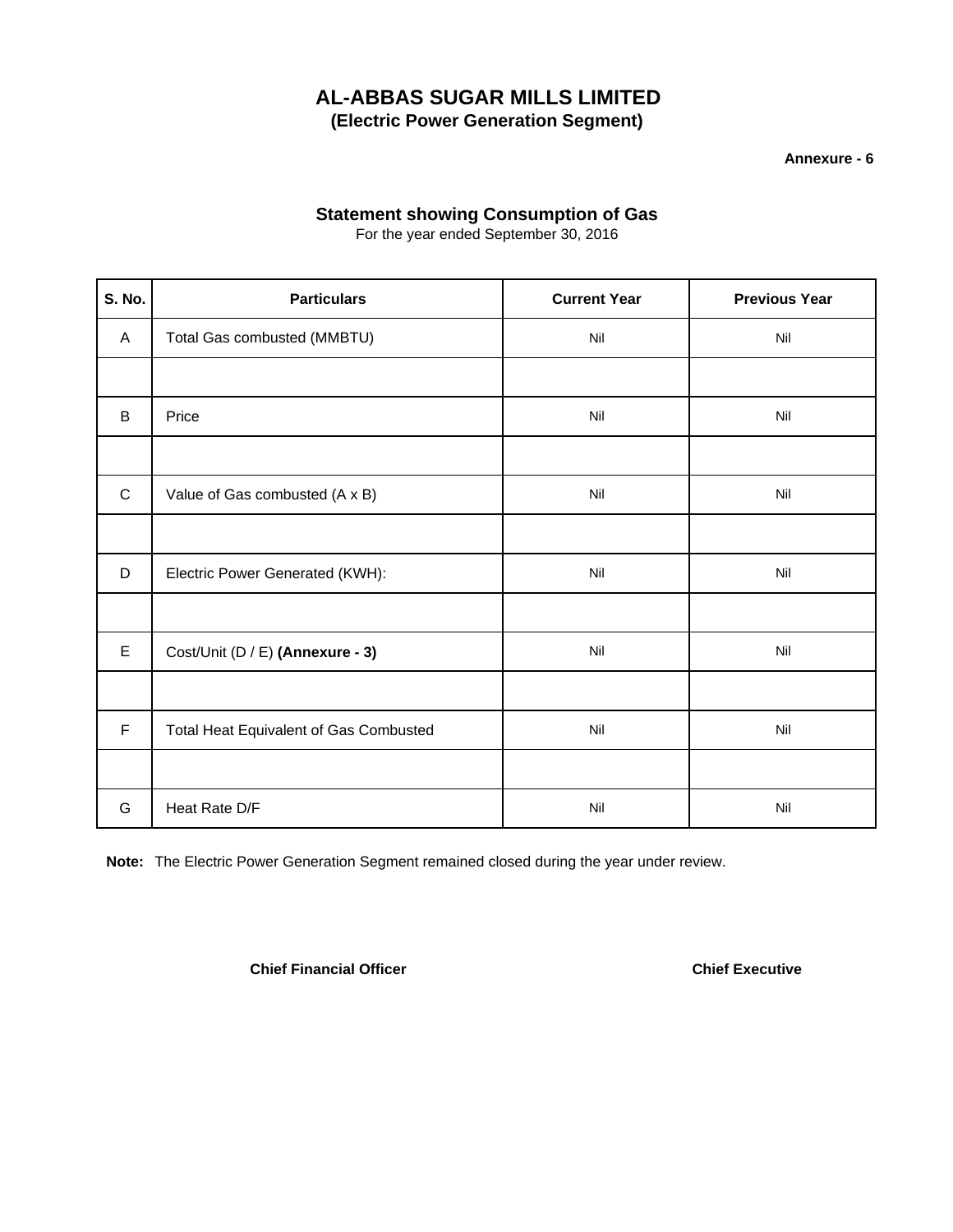**Annexure - 7**

## **Statement showing Salaries, Wages and Other Benefits**

For the year ended September 30, 2016

| <b>S. No.</b> | <b>Particulars</b>                                              | <b>Current Year</b> | <b>Previous Year</b> |  |
|---------------|-----------------------------------------------------------------|---------------------|----------------------|--|
| 1             | <b>Salaries and Wages:</b>                                      | (Rs. in '000)       | (Rs. in '000)        |  |
|               | <b>Officers and Permanent Staff</b><br>i)                       | 5,463               | 4,800                |  |
|               | Labour on Contract and Daily basis<br>lii)                      | Nil                 | Nil                  |  |
|               | iii) Bonuses                                                    | Nil                 | Nil                  |  |
| 2             | <b>Other Benefits</b>                                           |                     |                      |  |
| 3             | Total $(1 + 2)$                                                 | 5,463               | 4,800                |  |
| 4             | Less allocated to:                                              |                     |                      |  |
|               | Admin Overheads - Annexure - 10<br>a)                           | Nil                 | Nil                  |  |
|               | Selling & Distribution Overheads (Annexure -<br>b)<br>11)       | Nil                 | Nil                  |  |
|               | (c) Any other (specify)                                         | Nil                 | Nil                  |  |
| 5             | Balance Transferred to Generation Process (3-4)<br>(Annexure-3) | 5,463               | 4,800                |  |

**Note:** The Electric Power Generation Segment remained closed during the year under review.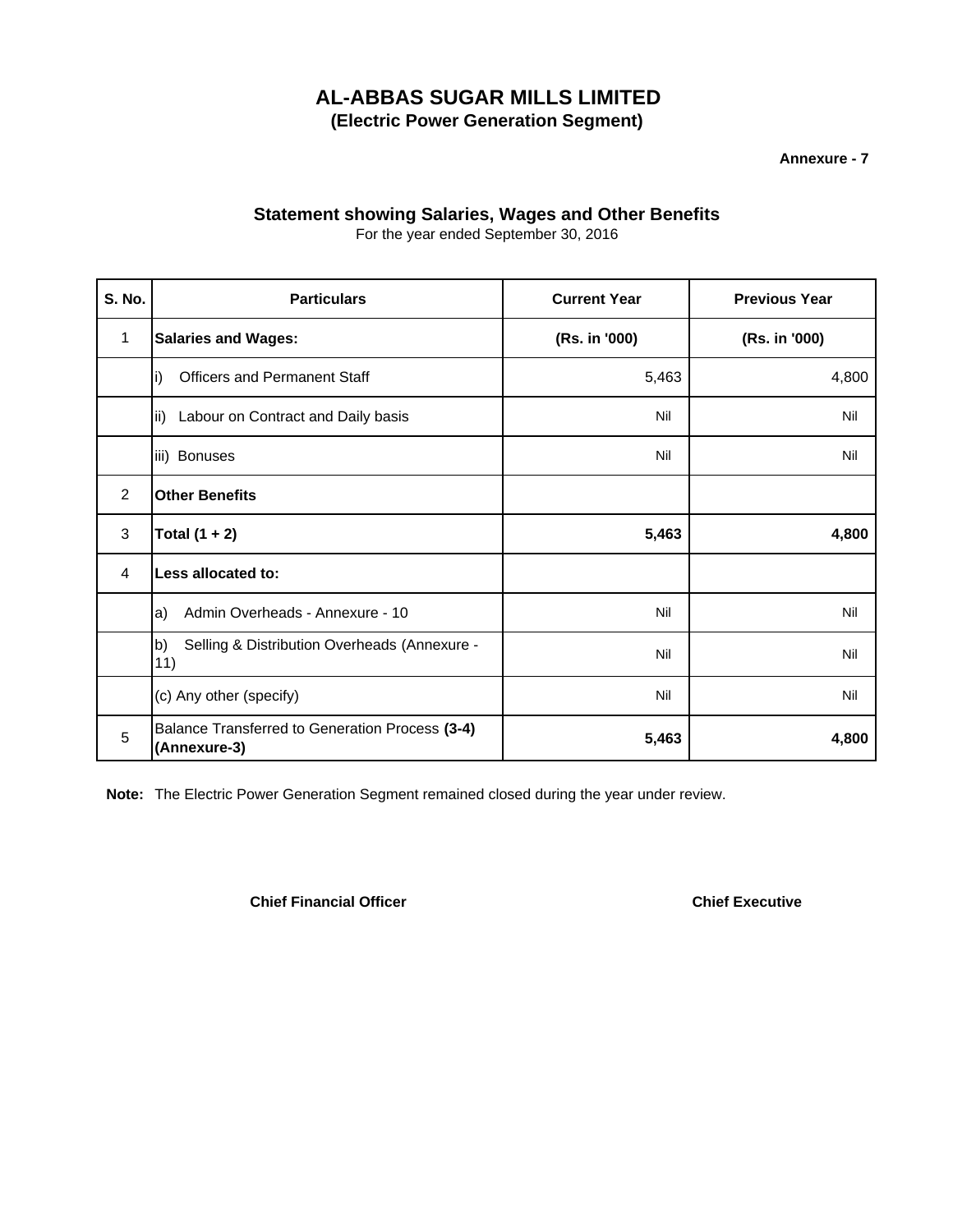**Annexure - 8**

## **Statement of Manufacturing Overheads**

For the year ended September 30, 2016

| <b>S. No.</b>  | <b>Particulars</b>                                        | <b>Current Year</b><br>Rs. in '000 | <b>Previous Year</b><br>Rs. in '000 |
|----------------|-----------------------------------------------------------|------------------------------------|-------------------------------------|
| 1              | Consumable stores and spare parts                         | Nil                                | Nil                                 |
| $\overline{2}$ | Operation and Maintenance Service Charges<br>(Annexure 9) | Nil                                | Nil                                 |
| $\mathbf{3}$   | Repair and maintenance                                    | 417                                | 598                                 |
| 4              | <b>Utilities</b>                                          | 747                                | 1,427                               |
| 5              | Insurance                                                 | 871                                | 972                                 |
| 6              | Lubrication Oil                                           | Nil                                | Nil                                 |
| $\overline{7}$ | Rent                                                      | Nil                                | Nil                                 |
| 8              | Rates & Taxes                                             | Nil                                | Nil                                 |
| 9              | <b>Office Supplies</b>                                    | Nil                                | Nil                                 |
| 10             | Other Overheads (to be specified)                         | 4,645                              | 4,593                               |
| 11             | <b>WAPDA / NTDC LDs</b>                                   | Nil                                | Nil                                 |
| 12             | Amortization                                              | Nil                                | Nil                                 |
| 13             | Depreciation (Annexure 12)                                | 11,084                             | 11,728                              |
|                | Total (Annexure - 3)                                      | 17,764                             | 19,318                              |

**Note:** The Electric Power Generation Segment remained closed during the year under review.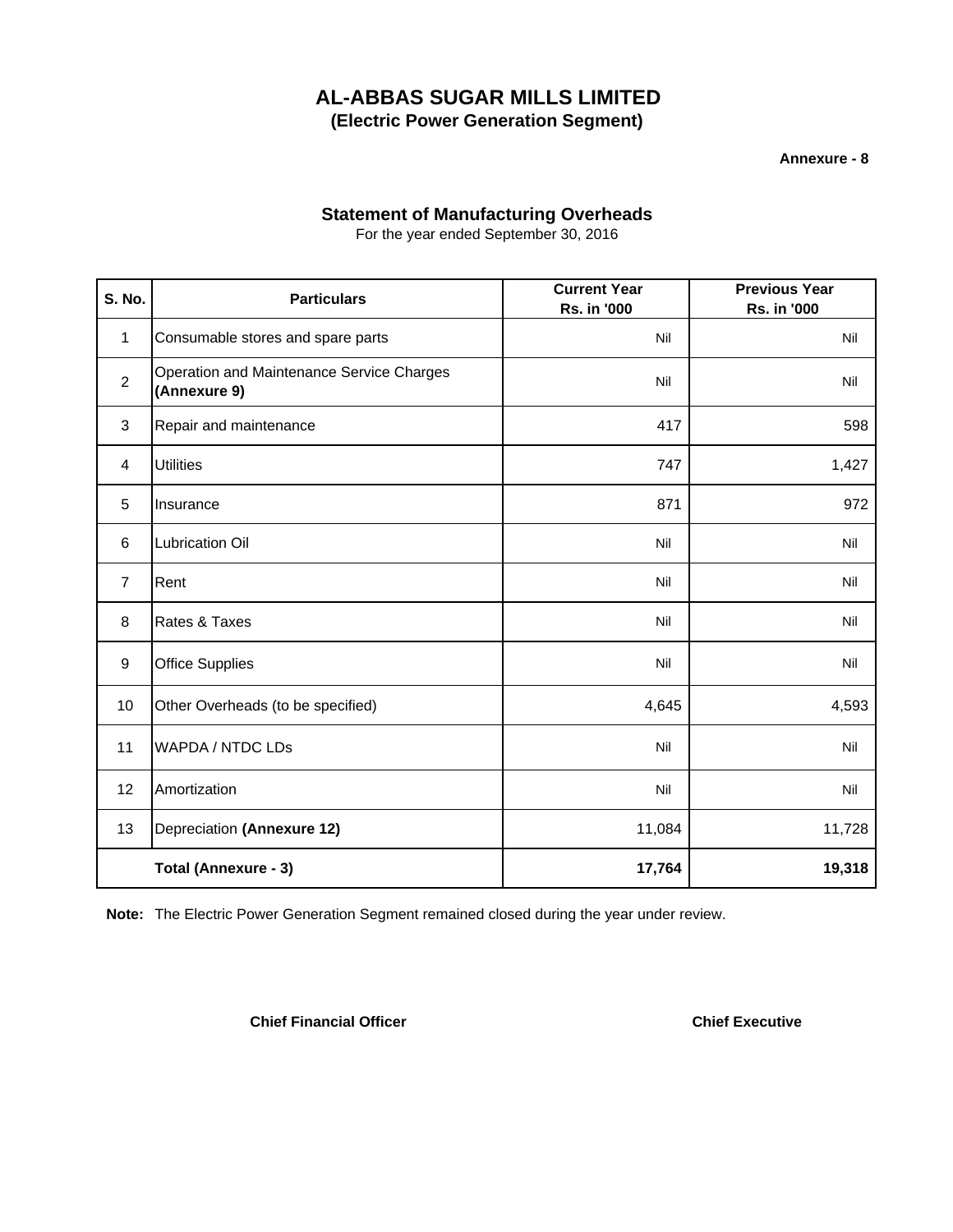**Annexure - 9**

## **Statement of Operation and Maintenance Charges**

For the year ended September 30, 2016

| <b>S. No.</b>        | <b>Particulars</b>                   | <b>Current Year</b> | <b>Previous Year</b> |
|----------------------|--------------------------------------|---------------------|----------------------|
| 1                    | Salaries & Wages                     | Nil                 | Nil                  |
| $\overline{2}$       | Consumable stores and spare parts    | Nil                 | Nil                  |
| 3                    | Repair and maintenance               | Nil                 | Nil                  |
| 4                    | <b>Utilities</b>                     | Nil                 | Nil                  |
| 5                    | Insurance                            | Nil                 | Nil                  |
| 6                    | Depreciation                         | Nil                 | Nil                  |
| $\overline{7}$       | Amortization                         | Nil                 | Nil                  |
| 8                    | Oil and Lubricants                   | Nil                 | Nil                  |
| 9                    | Rent, Rates & Taxes                  | Nil                 | Nil                  |
| 10                   | <b>Office Supplies</b>               | Nil                 | Nil                  |
| 11                   | <b>Administrative Expenses</b>       | Nil                 | Nil                  |
| 12                   | Other Overheads (to be specified)    | Nil                 | Nil                  |
| <b>Total</b>         |                                      | Nil                 | Nil                  |
| <b>Allocated to:</b> |                                      |                     |                      |
| (a)                  | Manufacturing Overheads (Annexure 8) | Nil                 | Nil                  |
| (b)                  | Admin Overheads (Annexure 10)        | Nil                 | Nil                  |

**Note:** The Electric Power Generation Segment remained closed during the year under review.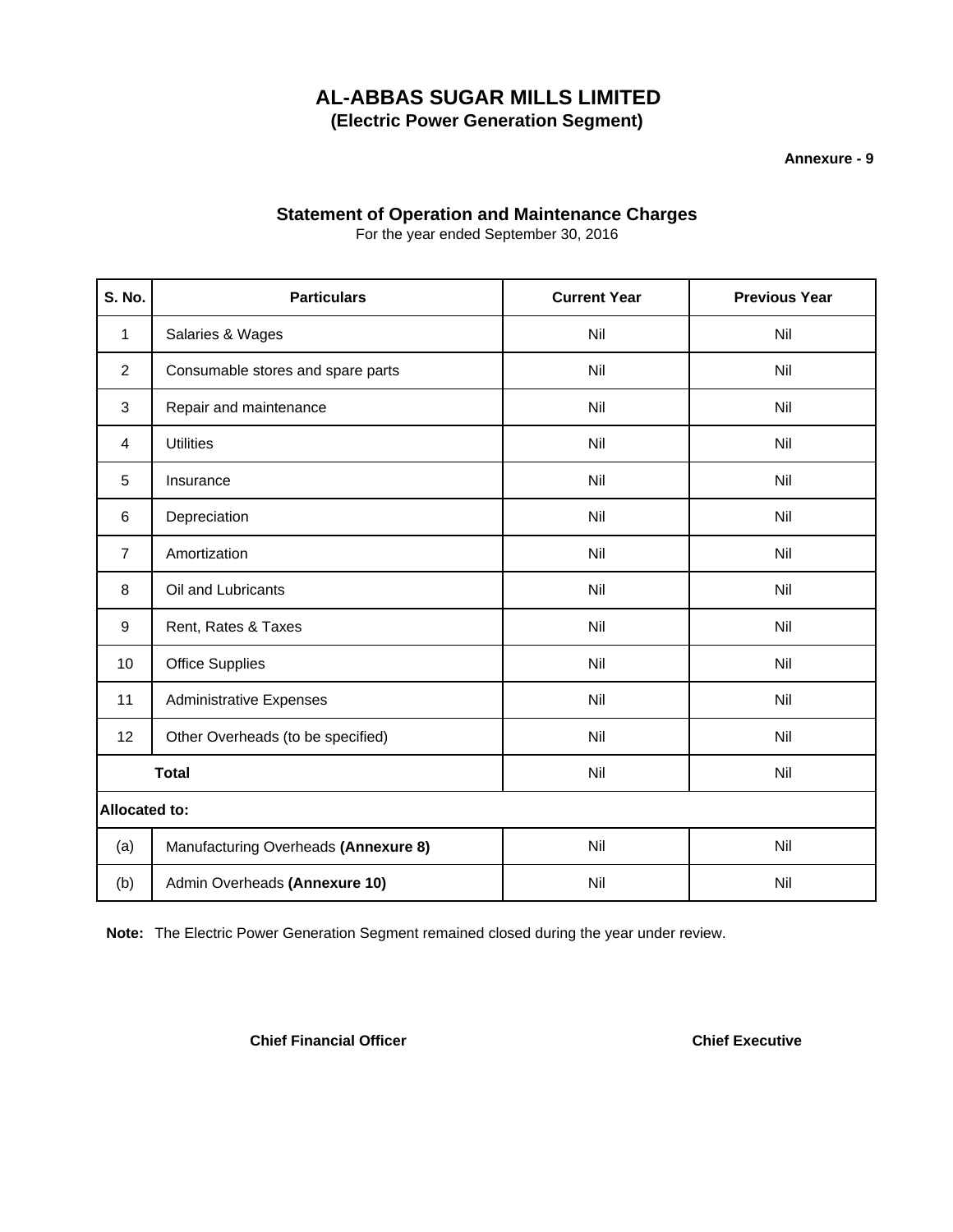**Annexure - 10**

## **Statement of Administrative Overheads**

For the year ended September 30, 2016

| <b>S. No.</b>  | <b>Particulars</b>                                        | <b>Current Year</b> | <b>Previous Year</b> |
|----------------|-----------------------------------------------------------|---------------------|----------------------|
| 1              | Salaries, Wages & Other Benefits (Annexure 7)             | Nil                 | Nil                  |
| $\overline{2}$ | <b>Directors Remuneration</b>                             | Nil                 | Nil                  |
| 3              | <b>Directors Traveling</b>                                | Nil                 | Nil                  |
| 4              | <b>Staff Traveling</b>                                    | Nil                 | Nil                  |
| 5              | <b>Vehicle Running Expenses</b>                           | Nil                 | Nil                  |
| 6              | <b>Communication Expenses</b>                             | Nil                 | Nil                  |
| $\overline{7}$ | Repair & Maintenance                                      | Nil                 | Nil                  |
|                | Office Equipment<br>i)                                    | Nil                 | Nil                  |
|                | <b>Furniture &amp; Fixtures</b><br>ii)                    | Nil                 | Nil                  |
| 8              | Building others (to be specified)                         | Nil                 | Nil                  |
| 9              | Advertisement                                             | Nil                 | Nil                  |
| 10             | <b>Utilities</b>                                          | Nil                 | Nil                  |
| 11             | Rent, Rates & Taxes                                       | Nil                 | Nil                  |
| 12             | <b>Printing &amp; Stationary</b>                          | Nil                 | Nil                  |
| 13             | Legal & Professional Expenses                             | Nil                 | Nil                  |
| 14             | Entertainment                                             | Nil                 | Nil                  |
| 15             | <b>Insurance Costs</b>                                    | Nil                 | Nil                  |
| 16             | Charity & Donation                                        | Nil                 | Nil                  |
| 17             | Others to be specified (individually)                     | Nil                 | Nil                  |
| 18             | Depreciation                                              | Nil                 | Nil                  |
| 19             | Amortization                                              | Nil                 | Nil                  |
| 20             | Operation and Maintenance Service Charges<br>(Annexure 9) | Nil                 | Nil                  |
|                | <b>Total (Annexure 3)</b>                                 | Nil                 | Nil                  |

**Note:** The Electric Power Generation Segment remained closed during the year under review.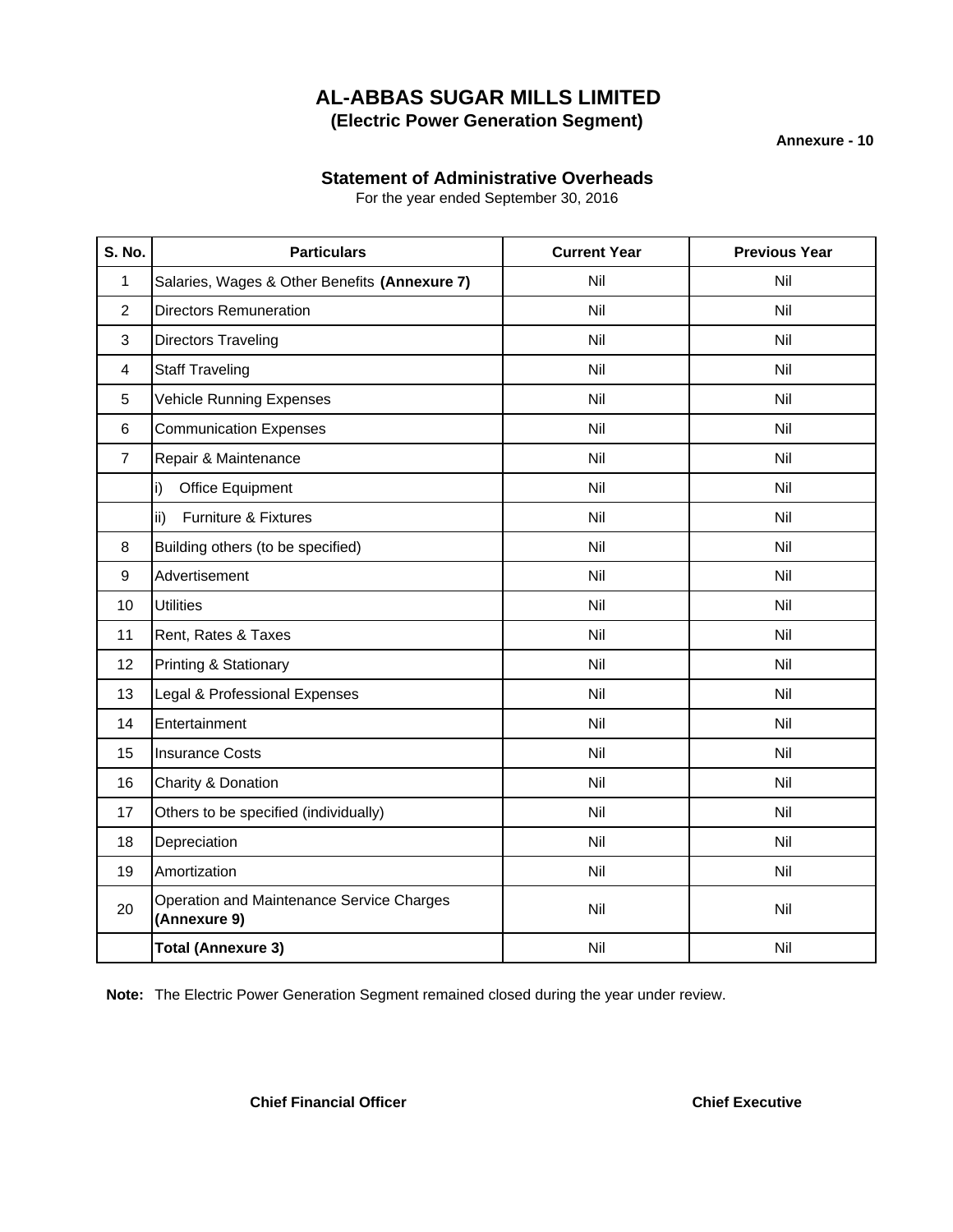**Annexure - 11**

## **Statement of Selling, Distribution and Transmission Overheads**

For the year ended September 30, 2016

| S. No.         | <b>Particulars</b>                            | <b>Current Year</b> | <b>Previous Year</b> |
|----------------|-----------------------------------------------|---------------------|----------------------|
| $\mathbf{1}$   | Salaries, Wages & Other Benefits (Annexure 7) | Nil                 | Nil                  |
| $\overline{2}$ | Stores & Spares                               | Nil                 | Nil                  |
| 3              | Loose Tools                                   | Nil                 | Nil                  |
| 4              | Depreciation                                  | Nil                 | Nil                  |
| 5              | Amortization                                  | Nil                 | Nil                  |
| 6              | Insurance                                     | Nil                 | Nil                  |
| $\overline{7}$ | Line Losses (normal)                          | Nil                 | Nil                  |
| 8              | Repair & Maintenance                          | Nil                 | Nil                  |
| 9              | Other Overheads (to be specified)             | Nil                 | Nil                  |
|                | <b>Total (Annexure 3)</b>                     | Nil                 | Nil                  |

**Note:** The Electric Power Generation Segment remained closed during the year under review.